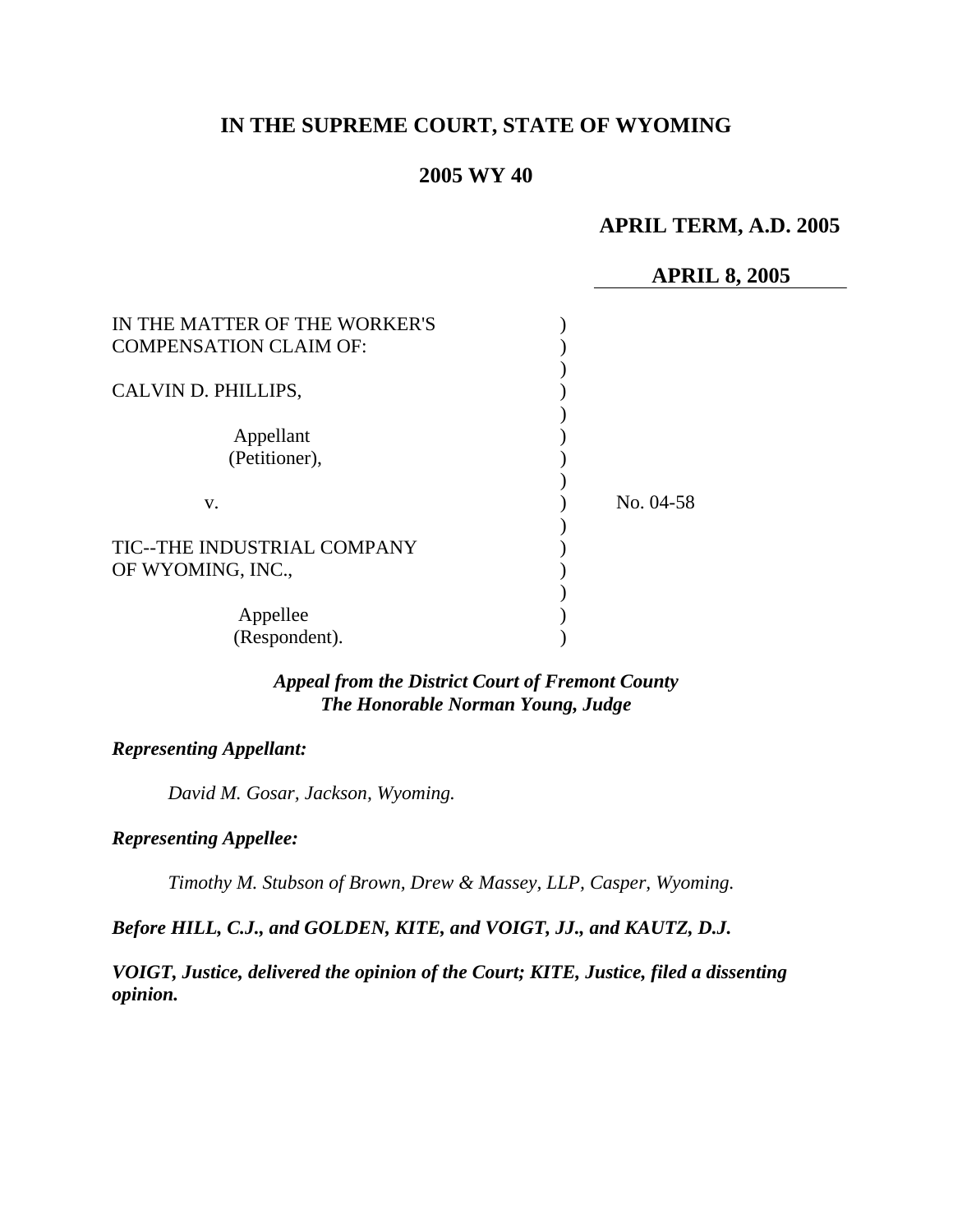### **VOIGT, Justice.**

[¶1] On June 14, 2001, Calvin D. Phillips (the appellant) injured his back in the course of his employment with The Industrial Company of Wyoming, Inc. (the appellee). The Wyoming Workers' Safety and Compensation Division (the Division) awarded the appellant temporary total disability benefits in October 2001. The appellee objected to this award and a contested case hearing ensued. The hearing examiner decided that the appellant's temporary total disability benefits should cease as of April 1, 2002, because the appellant had reached maximum medical improvement (which term may be used interchangeably with the term "ascertainable loss"). The appellant appeals from that determination. We affirm.

### *ISSUE*

[¶2] We find the dispositive issue in this appeal to be whether the record contains substantial evidence to support the hearing examiner's finding that the appellant had an ascertainable loss by April 1, 2002.

### *FACTS*

[¶3] In May 2001, the appellant, age sixty, began working for the appellee near Lysite as a "millwright helper" and maintenance worker.<sup>[1](#page-1-0)</sup> On June 14, 2001, the appellant injured his lower back at work while emptying twenty-five gallons of fluid from a fifty-five gallon drum. The appellant continued to work after the injury, with some restrictions, $2$  until he was "laid off" on August 24, 2001.

[¶4] The appellant ultimately sought medical attention for back pain and left leg pain (extending downward to the knee). $3<sup>3</sup>$  $3<sup>3</sup>$  He was prescribed a conservative treatment regimen including anti-inflammatory medication, pain medication, two steroid injections,<sup>[4](#page-1-3)</sup> and

<span id="page-1-0"></span><sup>&</sup>lt;sup>1</sup> The appellant described the physical demands of his duties as a mixture of "light" and "heavy;" he estimated The appellant described the physical demands of his duties as a mixture of "light" and "heavy;" he estimated that about seventy percent of his duties were heavy and thirty percent of his duties were light or moderate.<br> $\frac{2}{5}$ . The appellant stated that he initially wes released to return to light duties. He appenantly spent a

<span id="page-1-1"></span>The appellant stated that he initially was released to return to light duties. He apparently spent a few days in a tool trailer repairing tools and then continued with his usual employment (excluding heavy lifting) until August 24, 2001, without missing a day of work.

The medical releases contained in the record indicate that on June 28, 2001, and August 1, 2001, the appellant was released to return to full duty with "attention given to not aggravate the injury." In order to clarify some apparent confusion regarding the appellant's work status pursuant to these releases, an October 3, 2001, letter states that the appellant "was able to return to work full time, but with the restrictions of no repetitive stooping, bending, twisting, reaching, climbing or overhead work and no lifting over 20 pounds."

<span id="page-1-2"></span><sup>&</sup>lt;sup>3</sup> Prior to the June 14, 2001, injury, the appellant never sought or received medical treatment for lower back pain. 4

<span id="page-1-3"></span>The appellant had steroid injections on August 8, 2001, and September 7, 2001. He stated that he experienced relief from the first injection, but the second injection had no effect. According to the appellant, his symptoms then got "progressively" worse.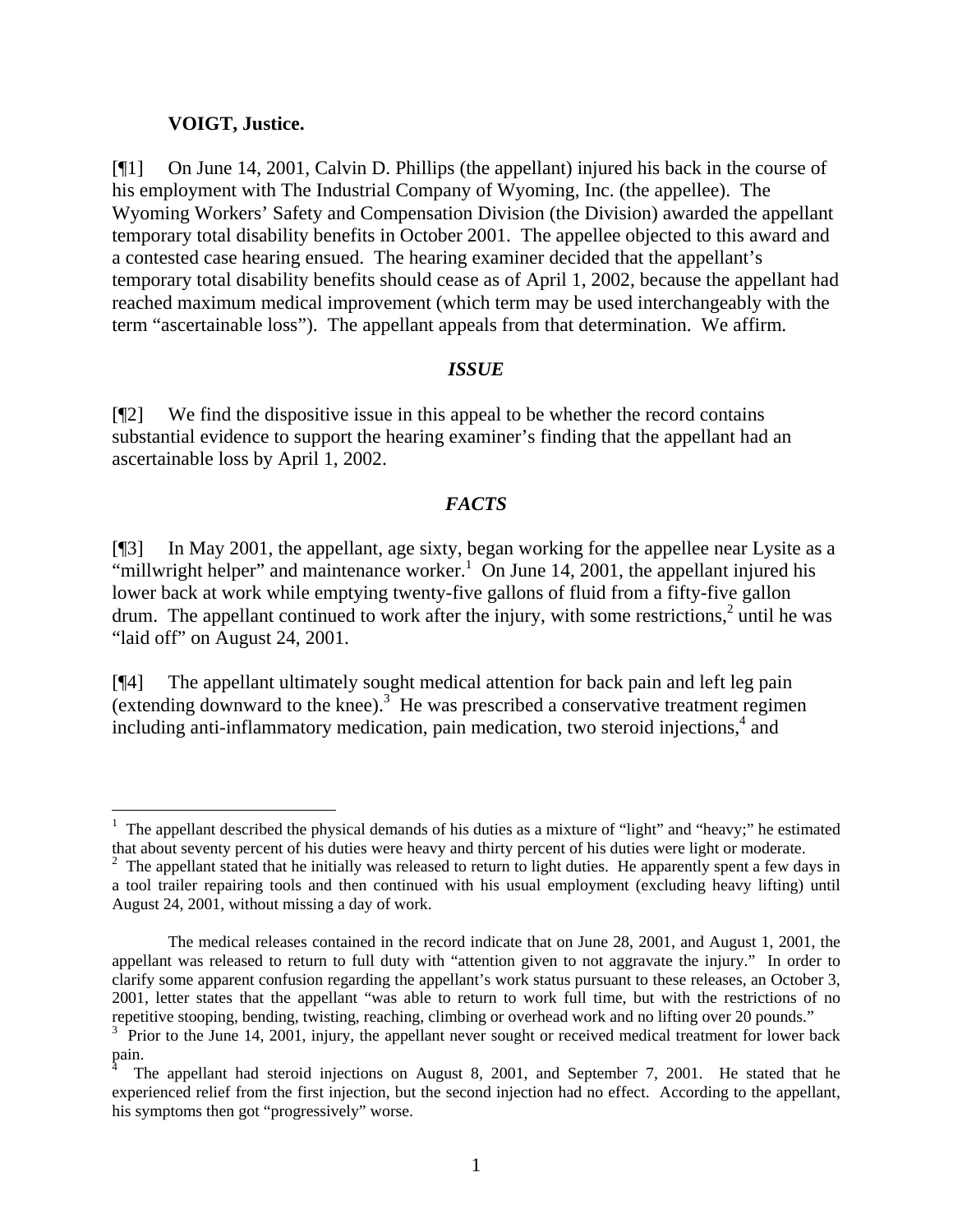physical therapy.<sup>[5](#page-2-0)</sup> According to Dr. Clayton Turner, the appellant's treating orthopedic surgeon, the appellant did not progress satisfactorily in this treatment regimen. A July 11, 2001, MRI revealed that the appellant had a "small left paracentral disc herniation arising from the L4/L5 disc, impinging upon the origin of the left L5 nerve root." On October 29, 2001, Dr. Turner performed a "surgical decompression . . . partial discectomy at L4-5" to remove a portion of the disc and relieve the pressure on the nerve.

[¶5] According to the literature Dr. Turner provides his patients regarding surgery of this nature:

> A lumbar discectomy is an operation to remove pressure on a nerve in your spine. . . . Removing the fragment of herniated disc material pressing on the nerve root subsequently eliminates the pressure on the nerve.

> The general purpose of considering this approach is to relieve the leg pain due to an irritated nerve, usually due to a herniated disc . . . It is critical that patients understand that any patient with the above-mentioned herniated disc . . . actually has two underlying spinal problems. The first problem is a tear in the disc . . . causing back pain. The second problem is the pressure on a nerve in your spine, which causes leg pain.

The discectomy . . . allows removal of the pressure on the nerve, which nicely relieves leg pain. However, the other problem is not treated and any back pain present before the operation is likely to continue after the operation.

Most patients complain of both back and leg pain. Discectomy is a reasonable approach if the patient's primary complaint is leg pain and the patient feels that the back pain present before surgery is tolerable. If back pain itself is substantial and not tolerable then a fusion may need to be considered. The primary reason to consider a discectomy alone

<span id="page-2-0"></span><sup>5</sup> Physical therapy records from this time period indicate that the appellant presented June 26, 2001, with lumbar spinal pain, decreased range of motion and increased pain with activity, a dysfunctional gait, and decreased lumbar spine stability. On June 29, 2001, the appellant experienced no pain with activity (the pain had gradually decreased since June 26), the appellant participated in light duty work June 27-28, and participated in full duty work June 29 with no pain or difficulty. According to the records: the appellant ambulated and moved with ease and no pain substitutions, range of motion was pain free, spinal motion was smooth and symmetrical, the appellant understood the potential for re-injury, all patient goals had been met, the appellant was able to return to work full time with no symptoms, and the appellant was to return to the clinic upon experiencing any pain or discomfort in his lower back or if he wanted to continue with a lumbopelvic stability program. Obviously, these records contain additional medical shorthand we are not able to interpret in the absence of expert assistance.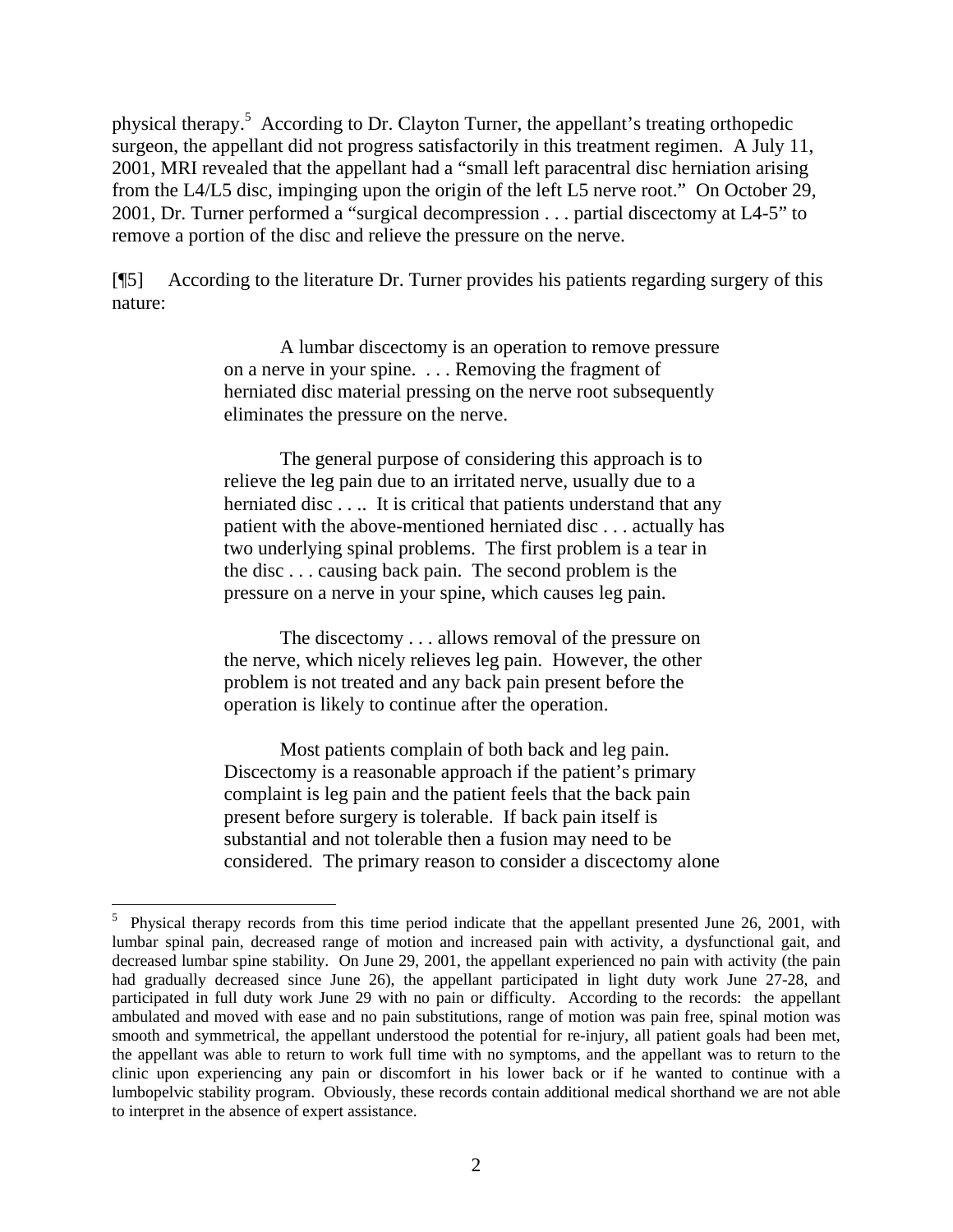(to relieve leg pain only and tolerate back pain) and avoid a fusion is that the recovery from a spinal fusion is quite prolonged. Any spinal fusion requires six to nine months of recovery with considerable activity restriction, whereas recovery from a discectomy takes only four to six weeks.

. . .

Post-Laminectomy Syndrome: One possible complication is worsening of the back pain present before surgery, which is known as Post-Laminectomy Syndrome. This occurs in approximately 5-10% of patients who undergo lumbar discectomy. If worsening of back pain is substantial then a fusion operation may be necessary in the future.

. . .

Patients routinely experience a dramatic, remarkable reduction in their leg pain. ...

. . . As stated in the introduction, persistence of the back pain present before the operation is expected. Increased pain with prolonged sitting and driving is expected as well. As per the other activities described above, slowly increase your exposure to these activities and expect decreased discomfort with time.

#### LONG-TERM RESTRICTIONS

There are no long-term restrictions with regards to recreational athletics. In general, I recommend that you develop the habit of bending at the knees and not the spine to preserve spinal function and avoid additional spinal injury at the same or another level in the years ahead. For heavy laborers, specific complex rehabilitation may be necessary and work return is variable. Return to physically demanding work that involves regular heavy lifting, bending and twisting is not recommended.

"Fusion" is defined in this literature as "growing together of the two bones surrounding an injured disc so that painful motion is stopped."

[¶6] The appellant reported that his left leg pain almost instantly disappeared following the discectomy. His medical records indicate that on November 7, 2001, he was "doing very well" and had "active full range of motion of his lower extremities . . .." The appellant was advised to avoid lifting more than twenty to thirty pounds, to avoid repetitive stooping,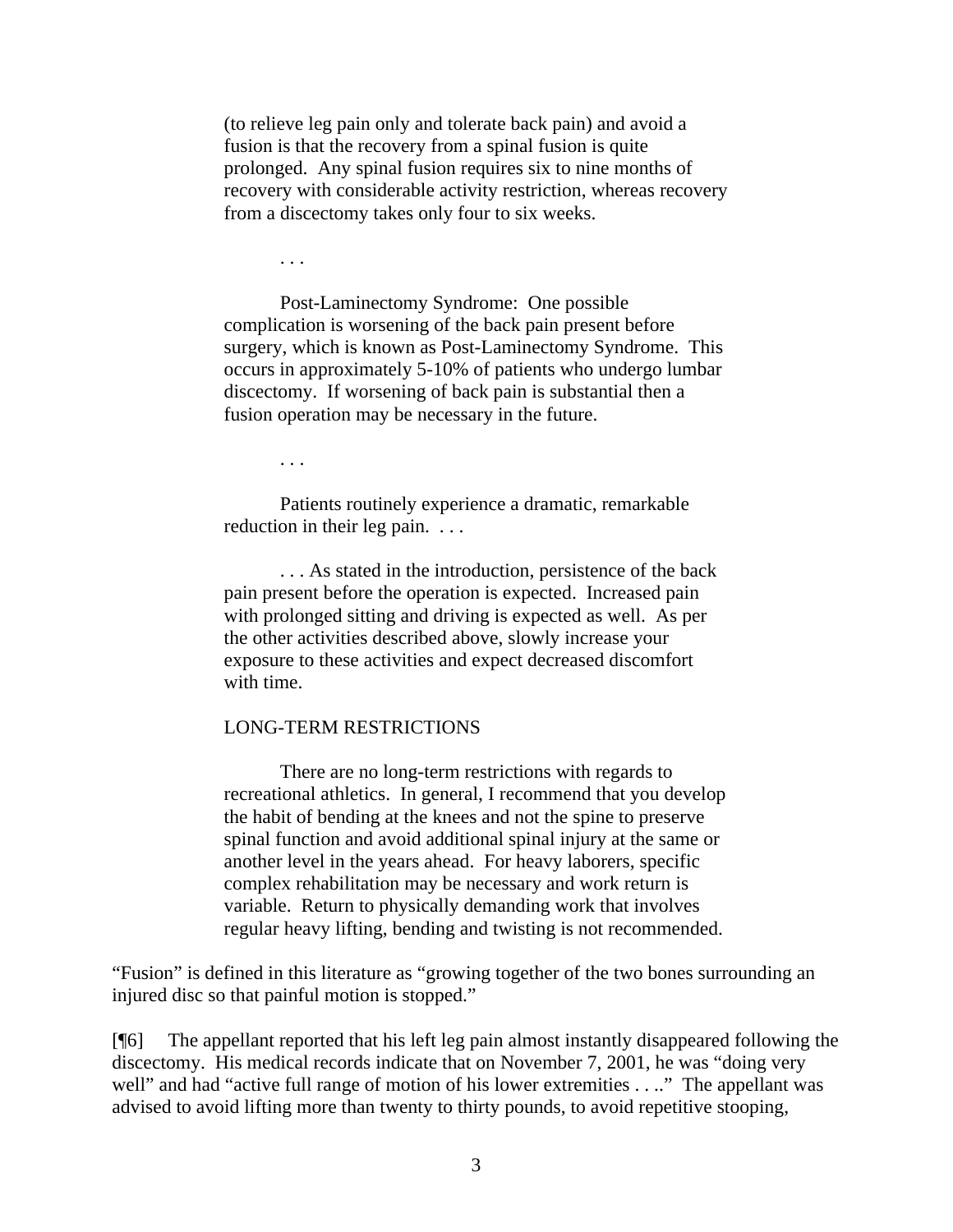bending, twisting or lifting for the next four weeks, to increase his daily activities as tolerated, and to walk as much as he would like; if the appellant had minimal to no back pain six weeks after the surgery, he could resume vigorous physical activities and do whatever was within his comfort level.<sup>[6](#page-4-0)</sup>

[¶7] The appellant stated that he felt "[g]ood, but not all the way right" after the discectomy. On December 4, 2001, medical records indicate that the appellant was "doing very well" but complained of "some increased pain in his back and across his left hip." The appellant exhibited guarded active range of motion of his back and his back was "bothersome" when he engaged in "repetitive stooping, bending, twisting to include cleaning around the house or yard." According to Dr. Turner, it is "not uncommon after discectomy type procedures that patients will experience back pain." The appellant was placed on medication and instructed to avoid repetitive stooping, bending, twisting or lifting for four weeks. The appellant reported that the medication did not help and that his pain had increased as of December 12, 2001.

[¶8] On December 20, 2001, the appellant still had a "deep" backache, frequent discomfort in the lower back with radiation in the left buttock, and was advised to pursue physical therapy and resume anti-inflammatory medication. Physical therapy records indicate that as of December 24, 2001, the appellant was experiencing lower back pain associated with his initial injury and all lumbar spine movements were "rachet like & non-fluid." The therapist noted decreased lumbopelvic dynamic stability, decreased lumbar spine range of motion, decreased pain with activity, increased swelling in the lumbar spine, and that Dr. Turner was "contemplating fusion" if physical therapy was not successful. The appellant was to continue physical therapy three times per week for six weeks.<sup>[7](#page-4-1)</sup>

[¶9] On January 17, 2002, the appellant reported that he had "good" days and "bad" days, ongoing mechanical back pain, and the ratcheting effect continued. His medical records state that this was most likely "discogenic" in nature and that he was to continue the conservative treatment regimen for another month. $8$  The appellant's January 29 medical records note

<span id="page-4-0"></span> <sup>6</sup> Dr. Paul Ruttle, another orthopedic surgeon, testified that in his experience, recovery after surgery varied but most patients were capable of some degree of daily living activity within a month or two, were capable of light duty work within one to two months, were capable of full duty within four to six months, and fully recovered after about a year.

<span id="page-4-1"></span><sup>7</sup> Physical therapy records indicate that the appellant was sore December 25, but less sore during therapy December 26. On December 28, the appellant had pain about the same intensity as December 26, and was to continue with the stability program as tolerated. He reportedly was very sore on December 29 through December 31, experienced less pain with medication, and only completed exercises that did not increase his pain. On January 2, 2002, the appellant reported pain at the L4-S1 level, radiating left to right. On January 4, he reported a significant decrease in pain. On January 7, the appellant was very sore after herding two cows that got out of the pasture. Prior to this, the appellant was "feeling okay." On January 9, the appellant was still sore. On January 11 and 16, the appellant reported less pain, and on January 18, the appellant was very sore but had not taken any pain medication.

<span id="page-4-2"></span><sup>&</sup>lt;sup>8</sup> Physical therapy records indicate that on January 21, 2002, the appellant reported he had "good days" and "bad days," with less pain than his previous visit, and was avoiding activities and positions that increased his pain. On February 1, the appellant noted a significant increase in back pain, and experienced another "bad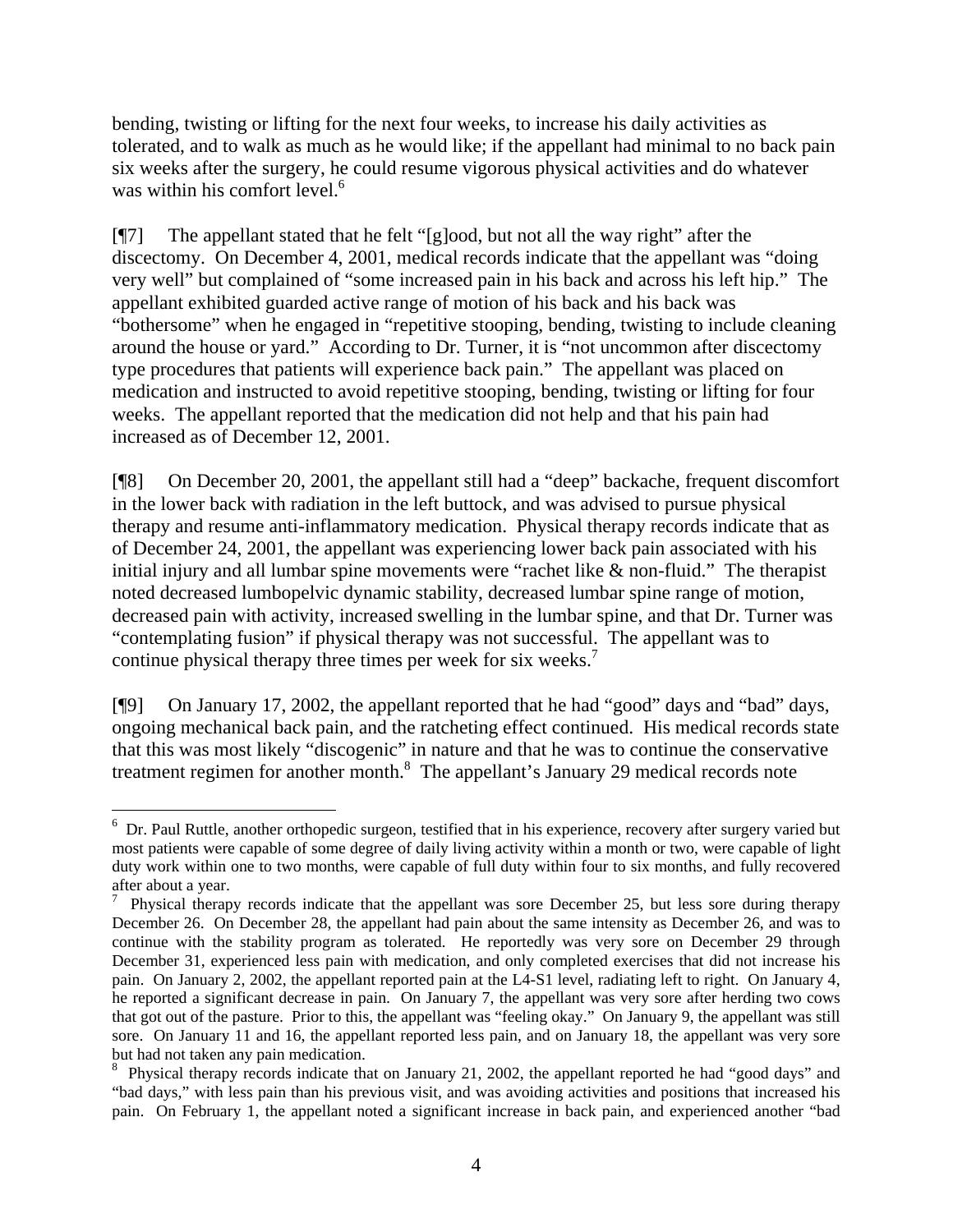persistent back pain and intermittent right hip and thigh pain. On February 21, 2002, the appellant reported mechanical back pain and "ratcheting sensation . . . when getting up" and the medical records attribute this to "ongoing discogenic back pain." The appellant was advised to continue with physical therapy and medication for another two months, although the record only reflects that the appellant attended physical therapy until March 4, 2002.<sup>[9](#page-5-0)</sup>

[¶10] The appellant testified that his physical activity to this point varied. For the first four months or so after the discectomy, the appellant engaged in very little activity aside from walking and physical therapy. At some point, the appellant attempted housework such as the dishes, vacuuming, and cleaning. These activities apparently "caused a problem" and the appellant stated that his doctor told him "not to do that." He also tried to lift a bale of hay and "found that that was not the thing to do." The appellant's wife, Cathy Phillips, stated that the appellant was "in too much pain to do most things. And any of the outdoors chores, I always did them"; most things "required bending or lifting something, and it couldn't be done." She added that after the discectomy, the appellant used pain medication and she did not "know that . . . he was ever going to get better. It didn't seem like it."

[¶11] In March 2002, TIC hired a private investigator to surveil the appellant. The investigator summarized her observations as follows:

> During a three-day surveillance of [the appellant] conducted 04/01/02-04/03/02 at his residence in Riverton, WY, investigator established that he is actively engaged in the care and light exercise of ten horses, a flock of chickens and turkeys, and two dogs. He is assisted in this by an unidentified female, presumably his wife Kathy.

Investigator observed the [appellant] bending, pulling, pushing, reaching above his head, walking, driving—including entering and exiting his vehicle, lunging a horse, and performing tasks related to the rudimentary care and feeding of farm animals. The [appellant] appeared to perform all activities without signs of obvious pain or discomfort. He appeared to

 $\overline{a}$ 

day" February 4 with no change in his level of activity. He had no new complaints on February 6, and on February 8, the appellant felt "pretty good" with medication, tolerated exercise well, and felt better than he had in "a long time" (most likely, according to the records, due to increased medication). On February 11, the appellant reported that he knew the pain was there but it was not "stabbing" pain. He stated on February 13, that he experienced much less pain during the last week and was still on medication. On February 15, the appellant reported an increase in pain but no change in his activity. On February 20, he stated that the pain

<span id="page-5-0"></span><sup>&</sup>quot;[was] there," but much less so than in the previous two or three weeks.<br><sup>9</sup> Physical therapy records indicate that on February 22, 2002, the appellant reported less pain in his lower back and he exhibited improvement in exercise tolerance. On February 25, the appellant's lumbar spine musculature was less tender. The appellant claimed that he was sore the evening of February 25 and that he experienced difficulty while standing up from the couch. On March 1, the appellant did not take his pain medication and was "very sore." On March 4, the appellant reported that he had experienced less soreness each day since March 1.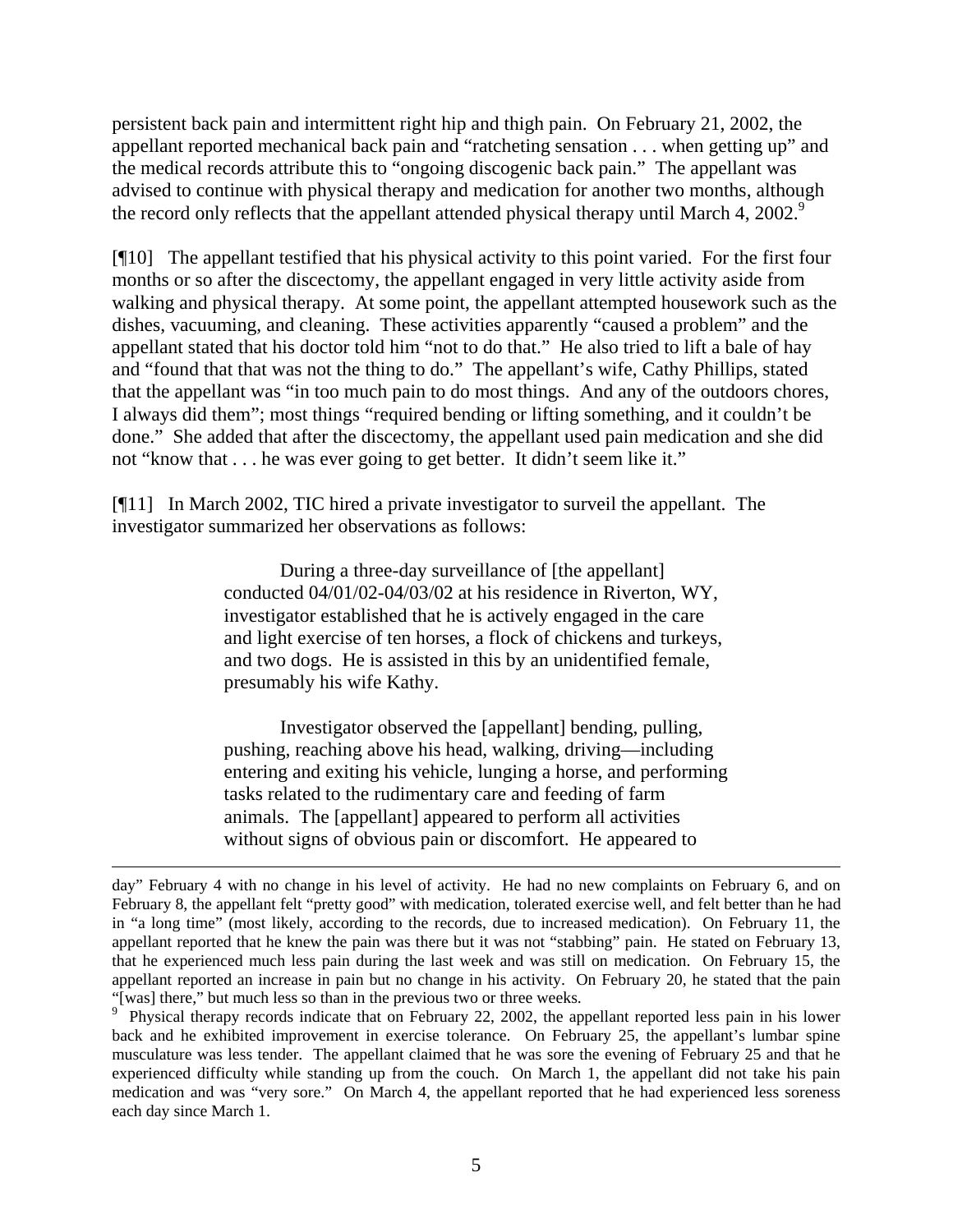move with a normal gait and in a manner consistent with his age. He does not have a noticeable limp, although it is possible that he does favor his right side in a small way.

Over this three day period, the [appellant] was active each morning from about 09.00 am until noon or 1.00 pm. He then retired to his house and reappeared when the unidentified female returned at about 05.00 pm. They then spent half an hour doing the evening chores.

[¶12] In her report, the investigator provided more specifics regarding the appellant's activities, which activities (according to the investigator) the appellant performed with "no trouble," no "signs of pain or discomfort," and no "grasping of his back." Additionally, the investigator videotaped the appellant performing various activities.

1. The appellant raked around the henhouse entrance and reached "up to remove a block from the chicken door";

2. Hooked up a horse trailer to a truck and later unhooked the trailer ("bending down from the waist to unfasten the two safety chains");

3. Opened the truck's hood when it broke down;

4. Walked one-half mile up a "slight rise";

 $\overline{a}$ 

5. Filled the stock tanks with a hosepipe and placed a heater into the tanks;

6. Pushed a Jeep forward several inches into the garage and walked back to the house "seemingly with no obvious signs of pain or discomfort";

7. Led a horse to the corral, lunged it on the left leg (held "lunge rein in his left hand and carrie<sup>[d]</sup> a lunge whip . . . in his right" and "crack[ed] the lunge whip" behind the horse), and worked with the horse for another twenty minutes; and

8. Pulled a Mormon cart to a haystack, carried one-third bale of hay "as a waiter would carry a tray of drinks," threw hay into pen, entered pen, and distributed the hay, pulled another bale down from head height, lifted it up, and loaded it onto cart.<sup>[10](#page-6-0)</sup>

[¶13] The appellant testified that by this time (approximately six months after the discectomy), his condition had improved "considerably"; he was feeling "pretty well," was "frisky" and relatively free from pain. The appellant claimed that at some point thereafter,

<span id="page-6-0"></span> $10$  According to Cathy Phillips, she and the appellant fed their horses oat hay, which hay was "very dry," had been sitting all winter, and made for "pretty light" bales (not over thirty pounds). The appellant testified that one of these hay bales weighed thirty-five pounds.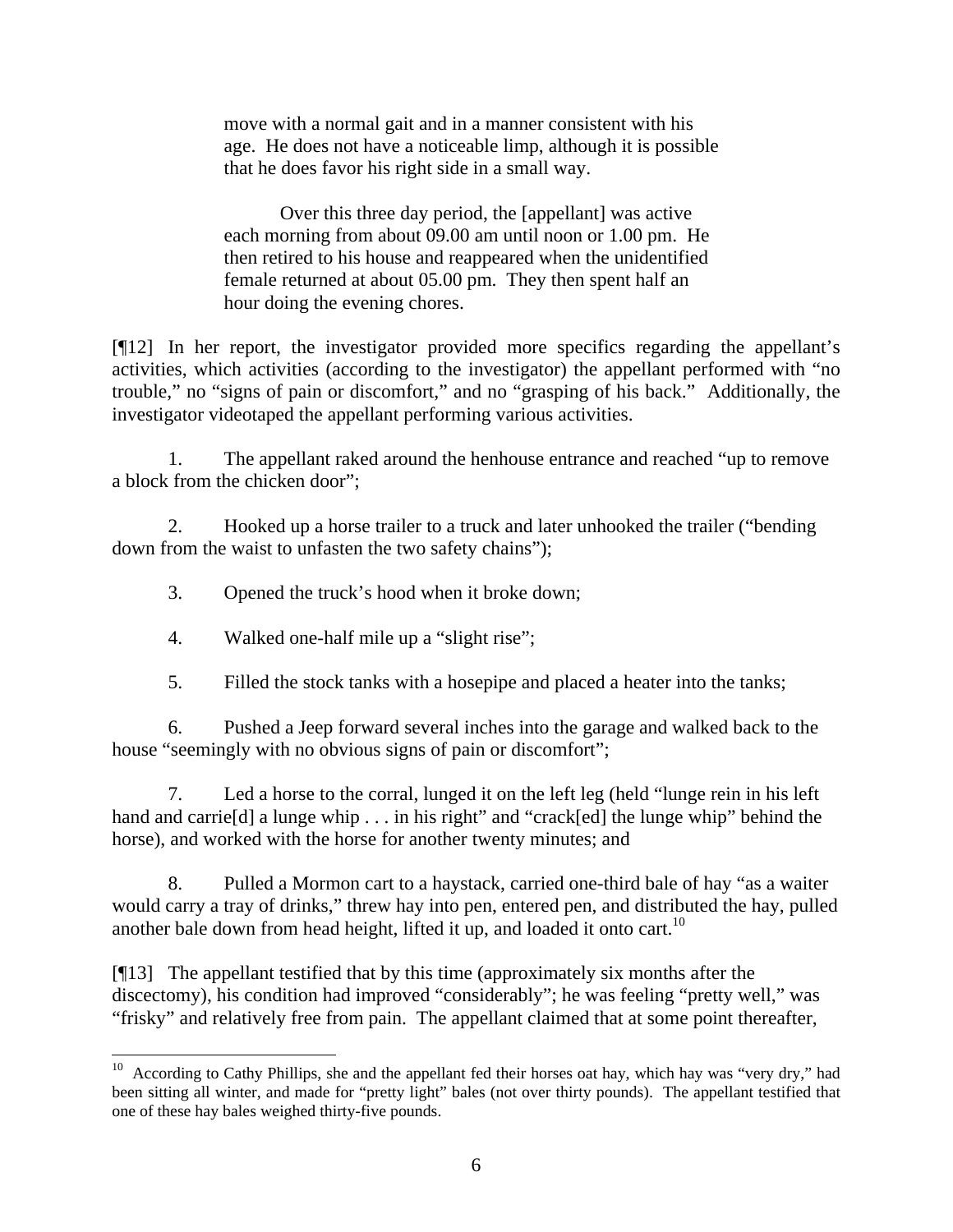his back pain started "getting bad" and "going bad again. And that's why the second surgery." Yet, the appellant also testified that he still experienced pain (some "days a great deal, some days not"—"there's good days, and then there's bad days") and while the pain had "diminished" at one point, it "was there all the time" and "just never went away."<sup>11</sup> The appellant's wife echoed this testimony in that the appellant was feeling better "most of the time" but not all of the time; she did not feel that the appellant's condition "worsened," it "just never got better."

[¶14] The appellant further explained that his physical activity had increased and he "got to doing more and more things." The appellant acknowledged that he tried to feed his horses "once,"<sup>12</sup> (April 1, 2002) but when he was distributing the hay, his back began "hurting" pretty bad" and he "quit." The appellant claimed to have been very sore and spent most of the next day "on the couch." He also admitted that he lunged the horse and that he experienced no discomfort or physical restrictions that interfered with his ability to do so. Cathy Phillips testified that she did not think the appellant was successful in being more active because he was still hurting a lot and it was hard for him to bend. There is obviously some contrast between this testimony and what the investigator observed and recorded.

[¶15] On May 2, 2002, Dr. Turner noted that the appellant was "not doing well" and was still "complaining of ongoing back pain as well as a ratcheting type sensation. . . . We have previously discussed various treatment options available including possible additional surgery such as a fusion. So far he has failed to improve with physical therapy." The appellant's range of motion was restricted secondary to discomfort, Dr. Turner suspected post-discectomy syndrome, and the appellant was "going to need to consider a fusion at the L4-5 level  $\ldots$ "

[¶16] The appellant underwent fusion surgery June 26, 2002:

 $\overline{a}$ 

[Appellant:] Why did I think about the second surgery?

[Appellant's counsel:] Yes.

A. Well, the first one having done so well, but I knew it wasn't right because I wasn't yet back to where I was prior to the injury. So my thoughts were – and we had talked about this with Dr. Turner, he and I, that down the road this second one may be necessary.

<span id="page-7-0"></span><sup>&</sup>lt;sup>11</sup> At one point, the appellant theorized that his pain fluctuation was due to the weather because on a chilly day he was "pretty uncomfortable" and on a warm day, he experienced minimal pain.

<span id="page-7-1"></span> $\frac{12}{12}$  Cathy Phillips recalled that the appellant attempted to feed the horses in the springtime "when he was supposed to be trying to do some things." He told his wife that he "shouldn't have tried that" and she did not recall him trying to feed the horses again.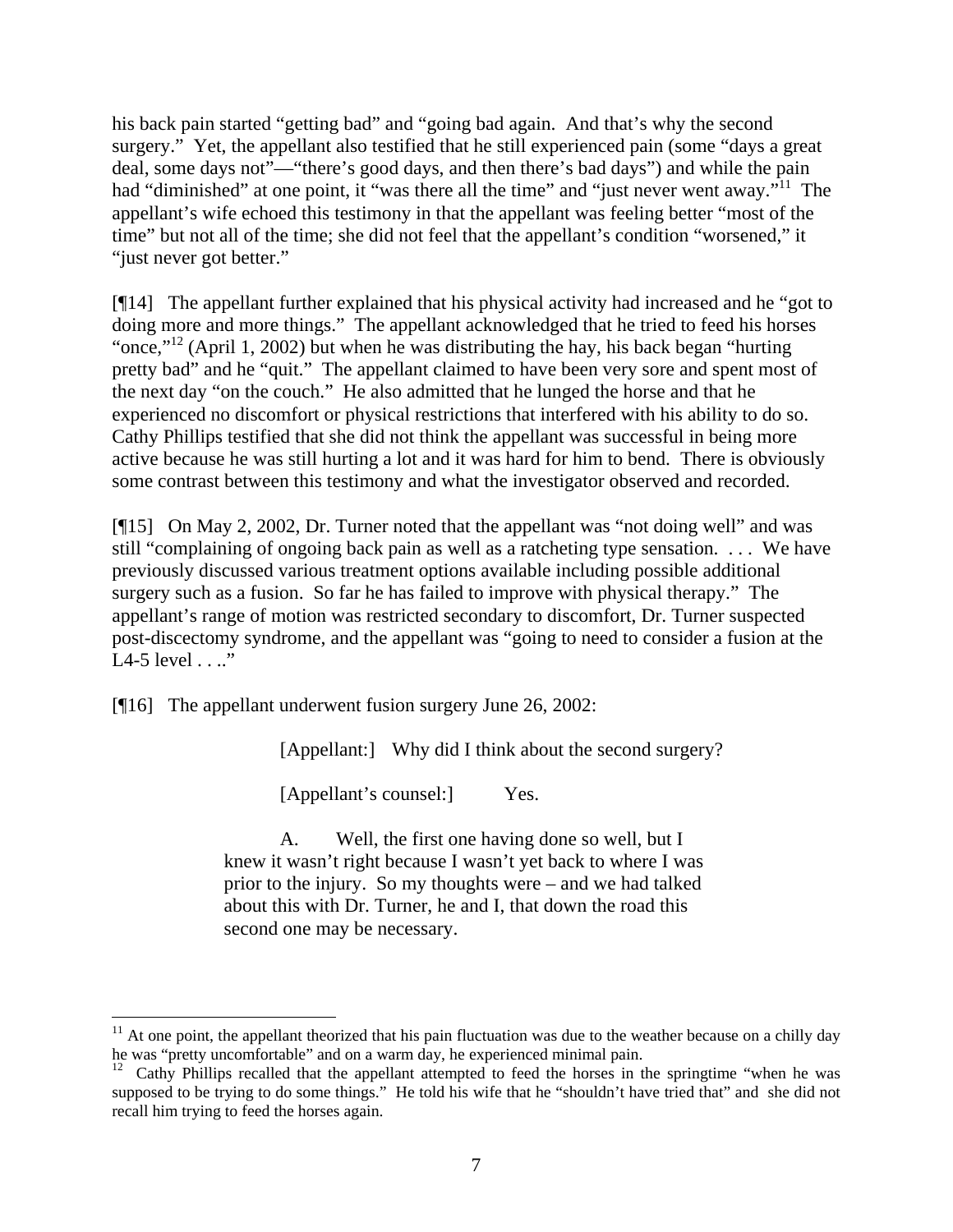And then I thought if the first one did so well, the second one – and that's still my hope – will eliminate the problem altogether and then I'll be back to being – I'm a worker. I like to work. I want to go back to work. And so I thought, okay, I'll do the second one and then I'll be okay.

. . .

Q. How have you felt since that surgery?

A. On again, off again. I'm never – not in constant real hurtful pain but a reminder that it's there. But some days okay, some – like today, I feel good today.

. . .

Q. How do you feel now as compared to – and I mean in general, not necessarily today – as compared to how you felt before your surgery, your second surgery?

A. Before the second surgery, how do I feel now. Better, after the second one.

Q. Okay, how so? Can you explain a little bit?

A. Well, I haven't tested myself at this point in time to see what my mobility and everything is going to be, but I feel better in here, that – that in the end, this will take care of it. I haven't started physical therapy, so I don't know my limits.

[¶17] According to Cathy Phillips, the appellant considered the fusion surgery "because he wanted the pain gone because it hurt prior to surgery a lot. And he had a lot of confidence that this was going to fix things and he would be able to go back to work, which is what he was wanting to do." She added:

> [Appellant's counsel:] What about the second surgery, has that seemed to have helped him?

A. I guess it's hard to say because it was a more serious surgery and it's still real soon. I think he tries real hard to get around. Some days he's got less pain, you know, some days it still hurts like crazy.

Q. Do you know if he's using as much medication as he did prior to the surgery?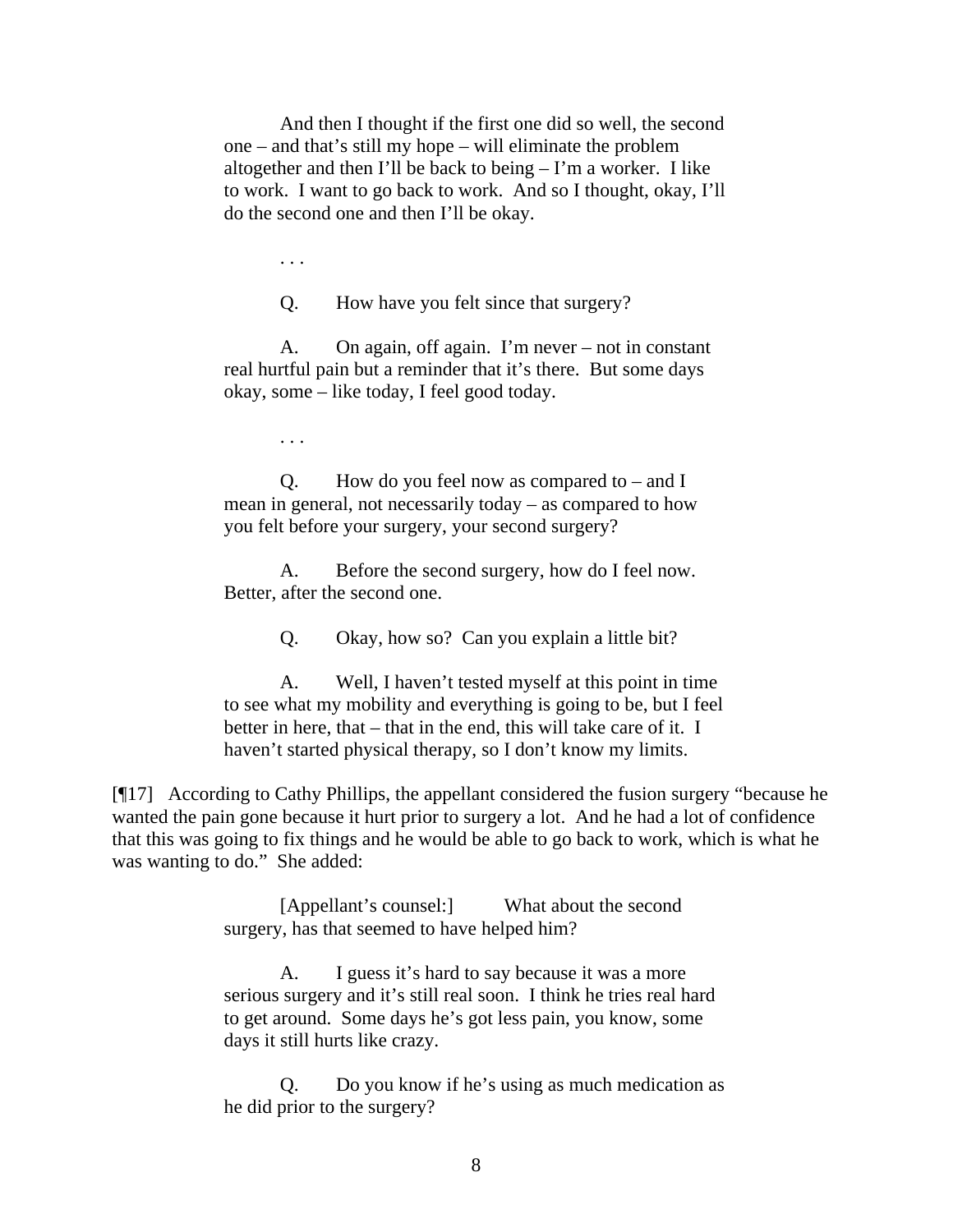- A. As far as I know he is, yeah.
- Q. Does he seem to be improving?

A. I think in getting around maybe. I don't know if it hurts less. I know a lot of times you can tell it hurts a lot. He doesn't say it hurts, he doesn't express that, but just I can tell the way he gets up or when he groans or something that it's got to be hurting. I think it's probably getting better overall, but it's also too soon.

[¶18] Dr. Turner was deposed in this matter on May 31, 2002. As of that date, Dr. Turner testified that: (1) the discectomy essentially relieved the appellant's localized left leg pain; (2) the appellant's subsequent back pain was related to his original disc injury and originated at the same level of the back; (3) Dr. Turner's "impression at this point [was] that [the appellant] basically [had] an incompetent disk, [and was] structurally not able to maintain stability at that level of his spine and causes his back pain"; (4) after a discectomy, "the disk is not normal and will never return to being a normal disk" and "after this type of surgery, [most patients] are going to have a problem disk at that level of their spine"; and (5) the appellant had a "fairly poor prognosis." One could expect nine to twelve months of recovery from fusion surgery and Dr. Turner was "doubtful" that the appellant would be able to return to a physically demanding job after the fusion. Dr. Turner elaborated:

> [Appellant's counsel:] Has Mr. Phillips reached, in your opinion, his maximum medical improvement yet?

> > [Dr. Turner:] In my opinion, no.

Q. Is a fusion surgery necessary for him to reach maximum medical improvement?

A. I wouldn't say it's necessary. If he is unwilling to consider a fusion, then I believe he has reached maximum medical improvement.

Q. If he is willing to consider a fusion, is there a possibility that he could improve further from his present condition?

A. Yes.

. . .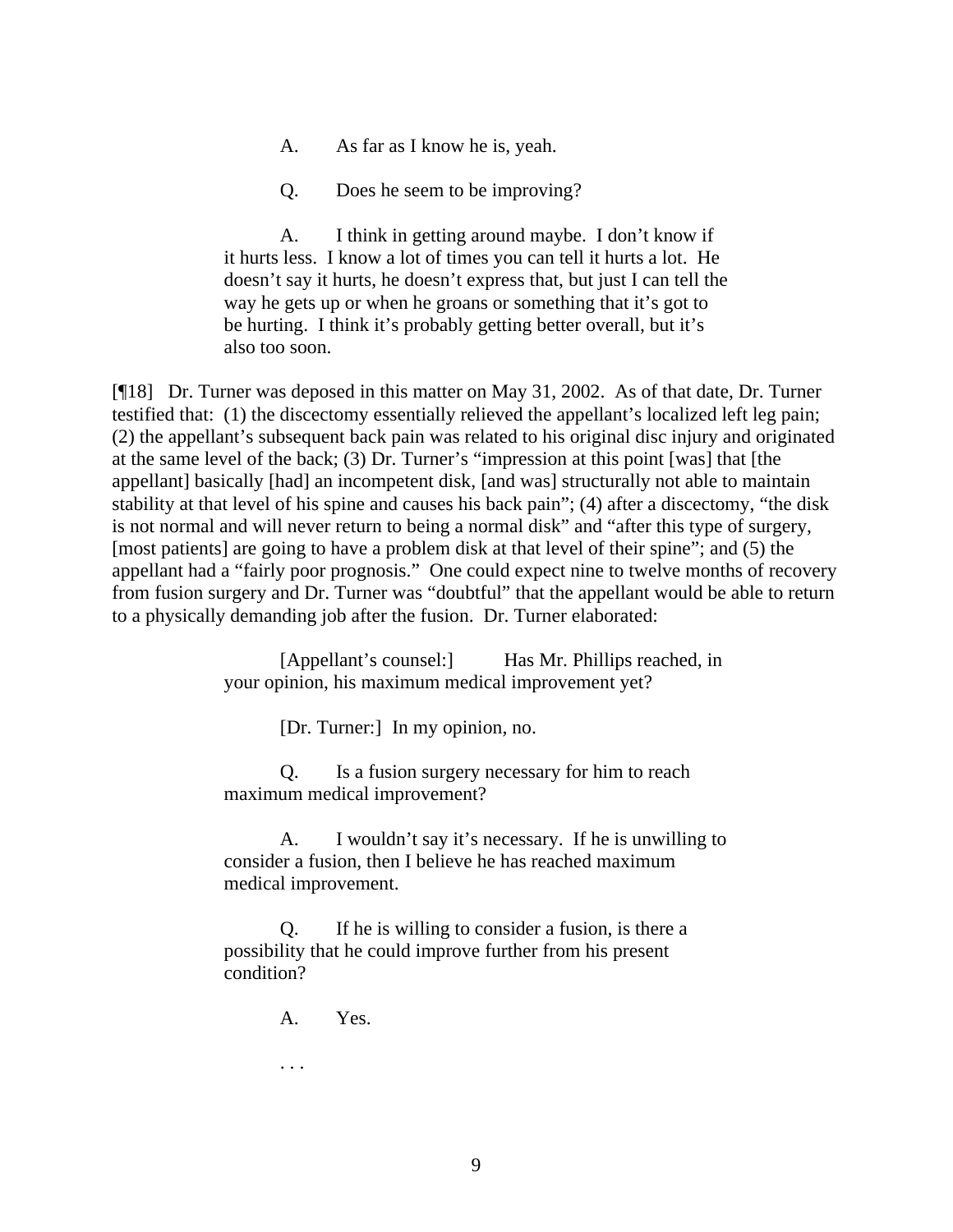[Appellee's counsel:]Was there particular reason why a discectomy was done and not a discectomy and fusion during your first surgery?

A. There really aren't indications for doing a discectomy and a fusion as the initial procedure in something [such] as a herniated disk. That was done about 30 years ago. Commonly shown it didn't lead to improved results in most patients.

Q. So in someone that has a herniated disk like this, your typical procedure is to go in and do the discectomy, and that's it?

A. Yes.

### *Dr. Turner apparently did not review the surveillance videos and was not asked for any opinions, hypothetical or otherwise, in that regard.*

[¶19] Dr. Paul Ruttle, an orthopedic surgeon retained by the appellee, was deposed in this matter on August 7, 2002. Dr. Ruttle examined the appellant on June 11, 2002, and reviewed the appellant's medical records and other materials. During his physical examination of the appellant, Dr. Ruttle noted "normal" strength in the appellant's lower extremities, that the appellant's range of motion was "somewhat restricted," and that the appellant experienced "pain in his lower back when he forward flexed and when he extended his spine." According to Dr. Ruttle, his physical examination of the appellant was inconsistent with what he observed in the aforementioned surveillance videos:

> A. Well, during the physical exam, Mr. Phillips was – noted difficulty bending forward to even 40 degrees, which is a little – which is a little less than half of what a patient should be able to forward flex, which is normally 85-90 – 80 to 90 degrees and he did – when he did that during [the] physical exam [he] experienced pain.

> During the Sub-rosa videos dated April  $1<sup>st</sup>$  and  $2<sup>nd</sup>$ , 2002, he was seen forward flexing while feeding chickens. He was able to bend with bales of hay and do all sorts of other activities on the range there.

[Appellee's counsel:]What particular activities that you saw in those videos were inconsistent with what he displayed during his physical examination?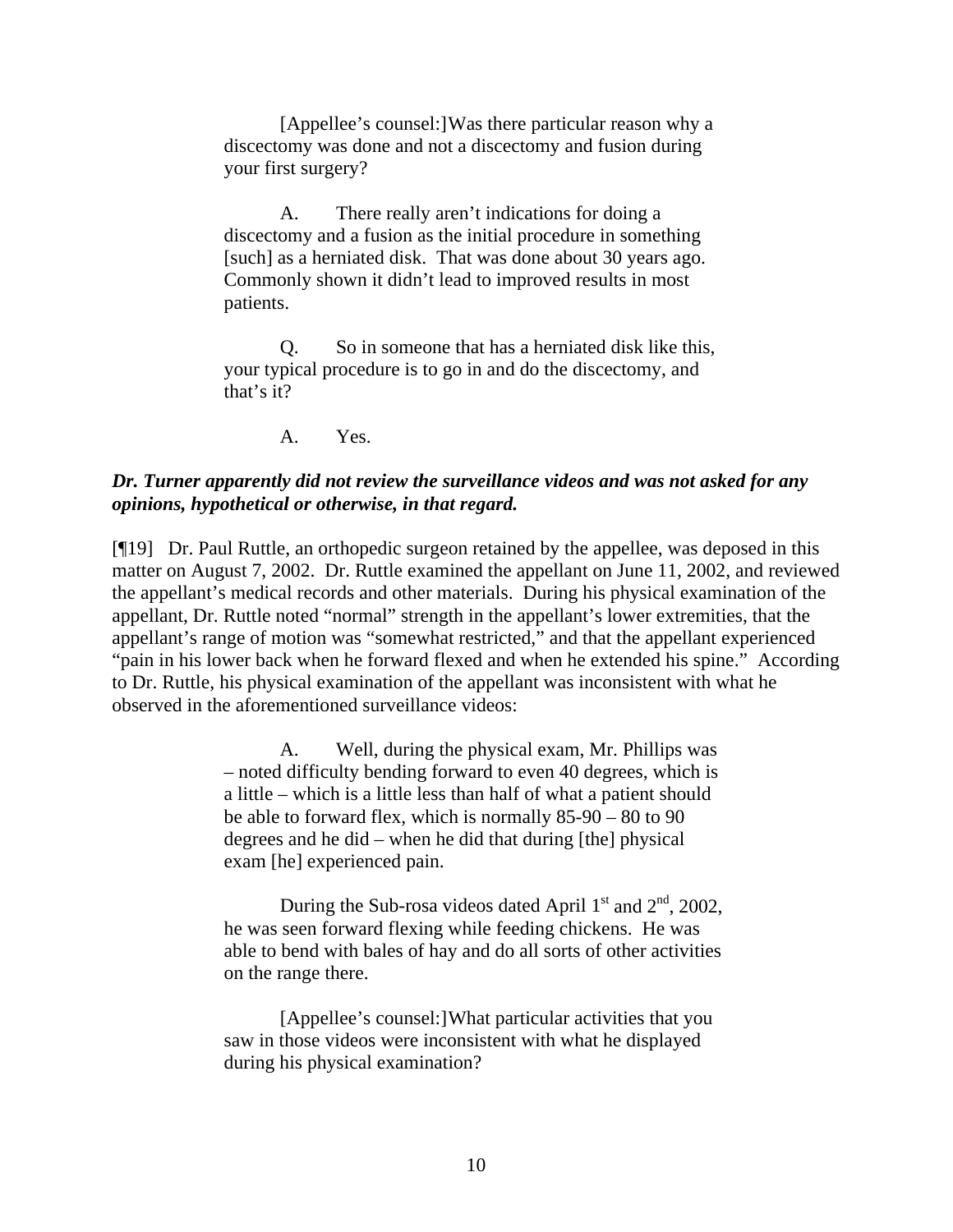A. Well, not only could he forward flex easily while performing activities such as feeding chickens, he was able to forward flex on a repetitive basis, move forward, bend forward, straighten up, move forward, bend, straighten up on multiple occasions followed one right after another without a single evidence of pain.

. . .

Q. In your review of these videos and Mr. Phillips' activities, did you see motion or any other evidence of pain in reviewing his activities?

A. No.

Q. In speaking with Mr. Phillips, did he make any representations to you about his lifting abilities?

A. Yes.

Q. And what were those representations?

A. Stated that he was able to lift only approximately 20 pounds.

Q. Okay. And, again, is that consistent with what he demonstrated on the video that was taken a couple of months before you saw him?

A.  $No.$ <sup>[\[13\]](#page-11-0)</sup>

Q. In your discussions with Mr. Phillips, did he talk to you at all about the course of his back pain, whether it had improved steadily or whether it had gotten worse or stayed the same?

A. He stated that the back pain and buttock pain on the left along with proximal side pain had continued since the operation.

Q. In those videos that you were able to see, did you see Mr. Phillips handling horses, lunging horses?

<span id="page-11-0"></span> $13$  The appellant later testified at the contested case hearing that he made this representation consistent with his doctor's recommendation, not in order to represent his actual lifting ability.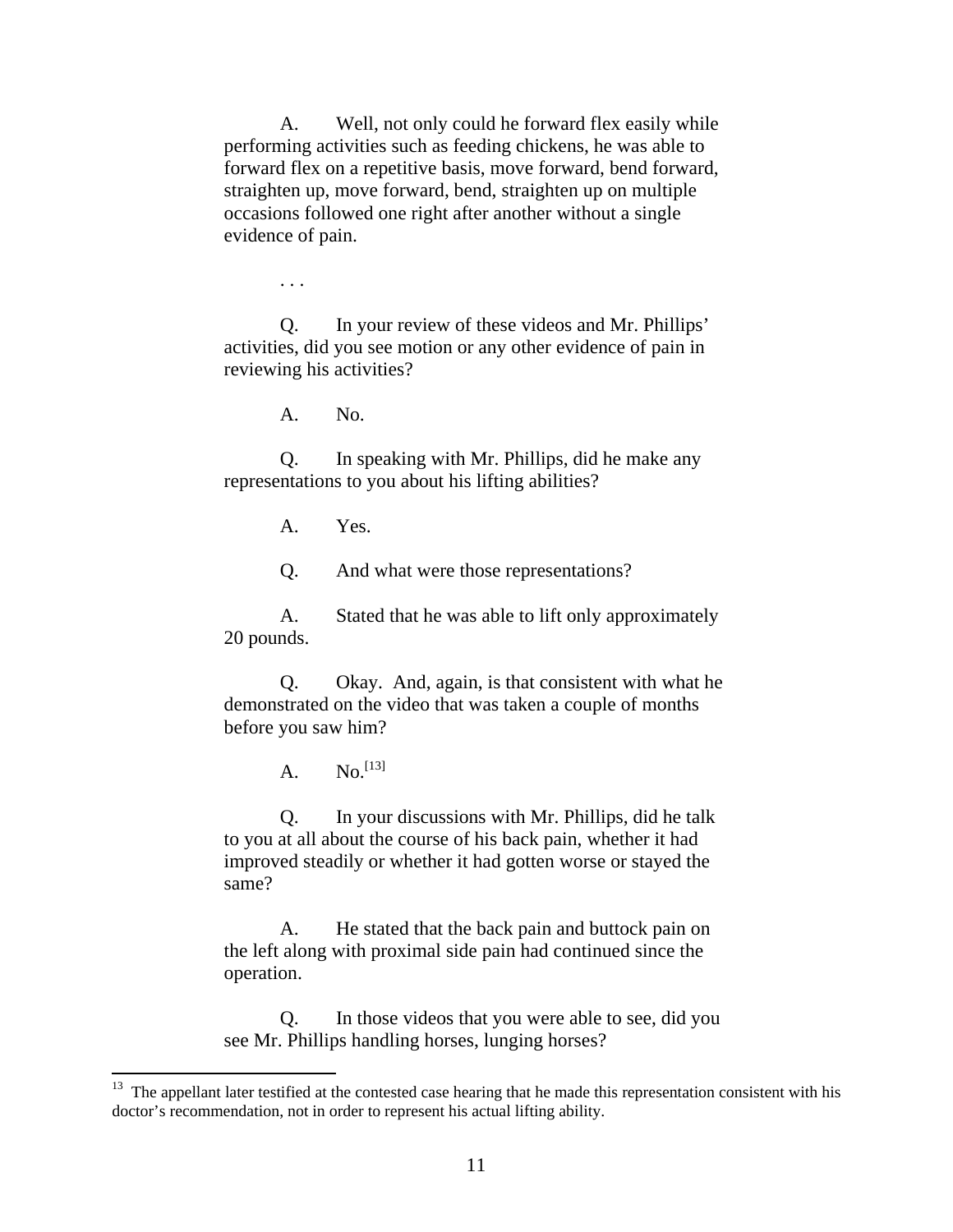A. Yes, I did.

Q. Could you give us a little bit of description on what kind of demands that sort of activity has on the lower back?

A. Well, it has a number – there is a number of problems with that activity, first of all, standing, and then, if you recall on the Sub-rosa videos, twisting while he's maneuvering the horse. He's also holding his arms out in front of him, which tends to shift a significant amount of force sort of anteriorly to the front of the spine, and that can have in a significantly compromised spine a painful effect.

Q. Would you expect somebody with the type of back injury that Mr. Phillips described to you in your examination to be able to do that kind of activity?

A. Yeah, they might be able to do that activity but they would certainly have a lot more pain or would represent to have a lot more pain. But he seems to be doing it quite comfortably.

Q. Given your experience with patients that have undergone the same kind of treatment as Mr. Phillips and your physical examination of him as well as the review of medical records and the videos, do you have an opinion regarding when Mr. Phillips would have been able to return to light duty following the surgery he underwent in October of 2001?

A. Assuming surgery – well, the surgery, we'll say – roughly say November  $1<sup>st</sup>$ . He should have been able to go back to some light duty January  $1<sup>st</sup>$ .

Q. Okay. And what about returning to work in some sort of – in a full-duty capacity, the kind of work that he had been involved in prior to his workplace injury?

A. I would say certainly after reviewing the Sub-rosa video that he should have been able to do that by  $-$  by April 1<sup>st</sup>, 2002.

[¶20] With respect to the appellant's fusion surgery, Dr. Ruttle testified as follows: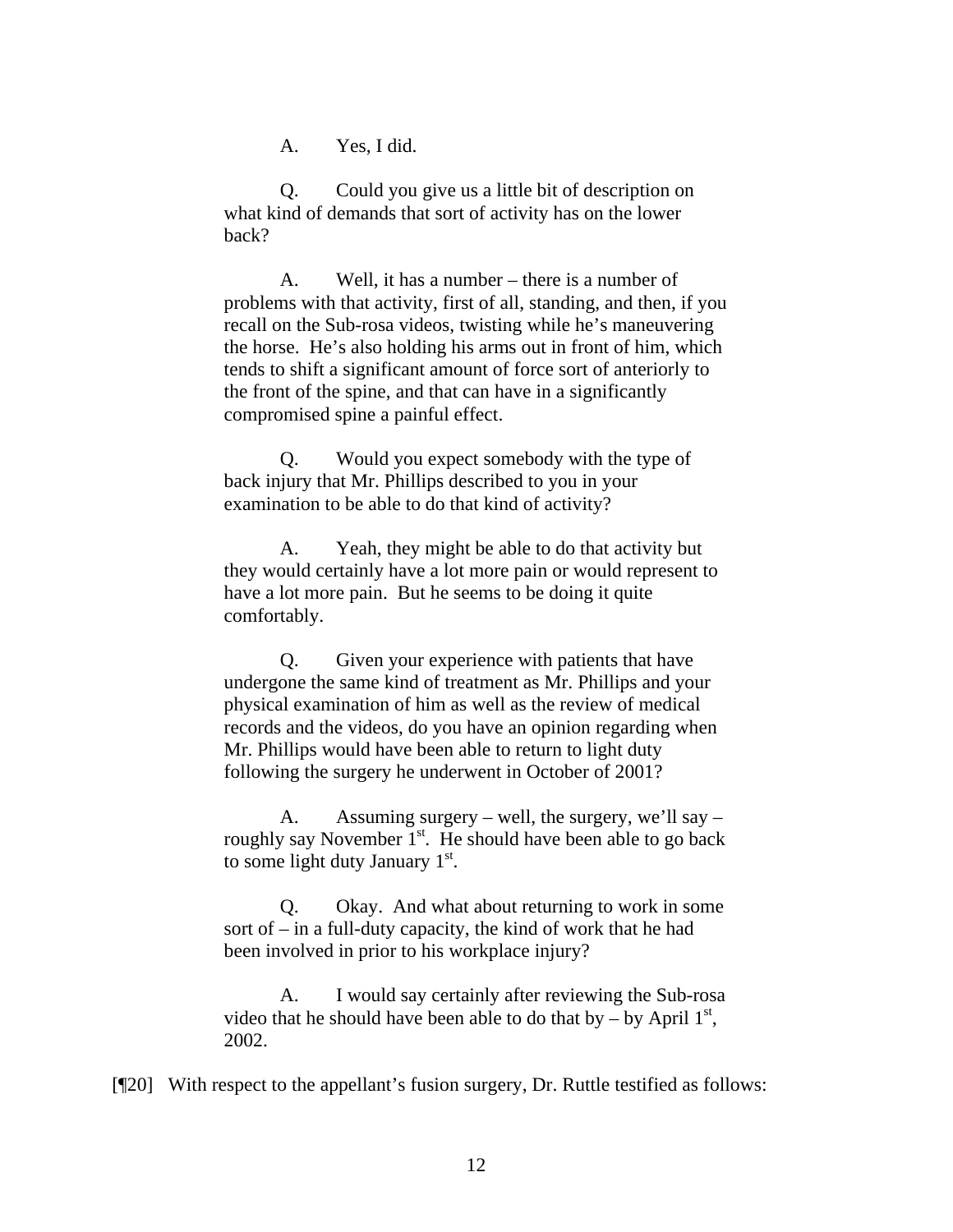[Appellant's counsel:] All right. Am I correct that in your report, Doctor, you express the opinion that Mr. Phillips may not be helped by a spinal fusion? Is that correct?

A. Well,  $I - I - at$  this point after reviewing that video,  $I - I$  can't see how a spinal fusion is going to help a patient with that degree of activity.

Q. All right. Would your opinion be affected at all by the knowledge that Mr. Phillips did, in fact, undergo a spinal fusion on the  $26<sup>th</sup>$  of June and since that time his symptoms have greatly declined or possibly ceased altogether?

A. I have no independent knowledge of that.

Q. All right. And hypothetically, how would that affect –would that knowledge affect your opinion?

A. I don't know. I would have to look at the patient. I really – I really can't answer that hypothetical.

[¶21] Several applications for temporary total disability benefits appear in the record:

1. On September 14, 2001, Dr. Turner certified that the appellant was able to return to modified duty and to avoid repetitive stooping, bending and twisting, that surgery was not indicated, and in his professional medical opinion the appellant would be temporarily totally disabled from August 25, 2001 to September 30, 2001. Dr. Turner additionally testified that if the appellant had not had light duty work available in June 2001, Dr. Turner would have certified the appellant for temporary total disability.

2. On October 24, 2001, Dr. Turner certified that the appellant was able to return to modified duty according to unspecified attached documentation and "no light duty after surgery," surgery was indicated on October 29, 2001, the appellant had not reached the point of ascertainable loss, and in his professional medical opinion the appellant would be temporarily totally disabled from October 1, 2001 to December 31, 2001.

3. On January 23, 2002, Dr. Turner certified that the appellant was not able to return to modified duty, surgery was not indicated, the appellant had not reached the point of ascertainable loss, and that in his professional medical opinion the appellant would be temporarily totally disabled from January 1, 2002 to February 28, 2002.

4. On February 27, 2002, Dr. Turner certified that the appellant was not able to return to modified duty, surgery was not indicated, and in his professional medical opinion the appellant would be temporarily totally disabled from March 1, 2002, to May 31, 2002. Dr. Turner did not answer the question as to whether the appellant had reached the point of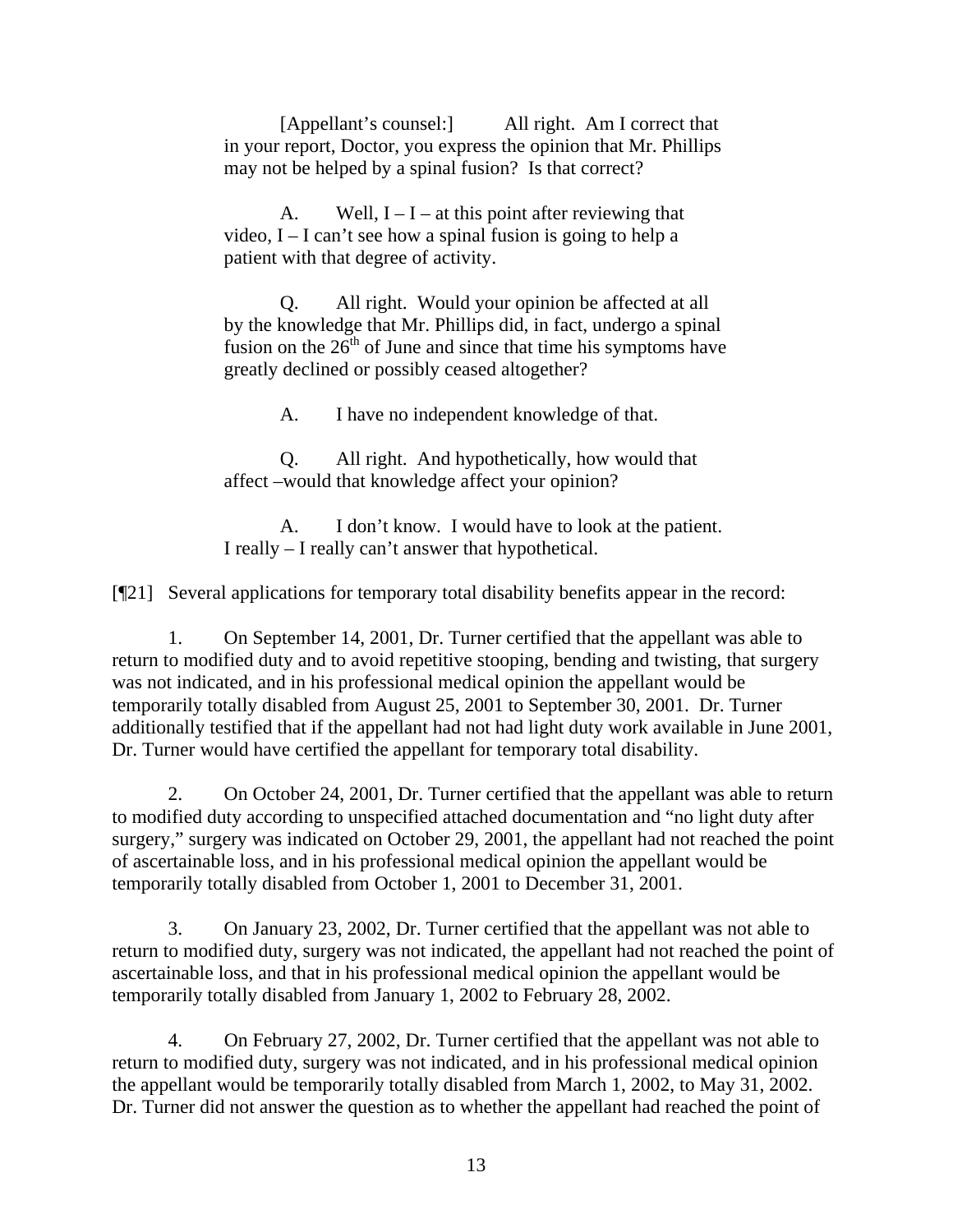ascertainable loss, and obviously this certification was prior to the aforementioned surveillance videos.

[¶22] Dr. Turner testified that given the appellant's physical condition on May 31, 2002, the appellant was not safely able to return to work in a physically demanding position. Dr. Turner apparently had never released the appellant to return to work since October 2001.

[¶23] The Division issued a final determination approving the appellant's application for temporary total disability payments in October 2001. The appellee objected to the Division's final determination and the case was referred to the Office of Administrative Hearings for a contested case hearing. A contested case hearing was initially set for April 25, 2002. The Division notified the hearing examiner on March 20, 2002, that it did not intend to appear for the hearing. A contested case hearing was ultimately held on September 9, 2002.[14](#page-14-0) The hearing examiner found, in pertinent part, as follows:

1. The appellant was "temporarily totally disabled from August 25, 2001, until his surgery on October 29, 2001, and from October 30, 2001 during his recuperation from surgery."

2. A "video tape shows [the appellant] to be active and moving comfortably on April 1, 2002."

3. The appellant had "reached maximum medical improvement by April 1, 2002, unless he chose to undergo further surgery. Dr. Turner and Dr. Ruttle agreed that [the appellant] had reached maximum medical improvement by this date."

4. Temporary total disability benefits shall cease if the appellant has "an ascertainable loss or has reached a point of stability or recovery."

5. It was "clear the [appellant] had reached a point of stability and his temporary total disability benefits should be terminated. Dr. Turner agreed that [the appellant] had reached maximum medical improvement until he should elect to undergo a fusion at the L4- L5 level of his spine."

6. The appellant should "receive temporary total disability benefits for the period of time he was disabled, specifically August 25, 2001, through April 1, 2002."

<span id="page-14-0"></span> $\overline{a}$ <sup>14</sup> Counsel for the appellee entered an appearance on April 2, 2002, and requested that the April 25<sup>th</sup> hearing date be continued because counsel was scheduled to appear for trial in another court that day. The hearing was continued, and reset for July 11, 2002. On July 8, 2002, counsel for both parties requested a continuance because they had not been able to schedule Dr. Ruttle's deposition prior to the hearing date. The hearing was ultimately reset for September 9, 2002.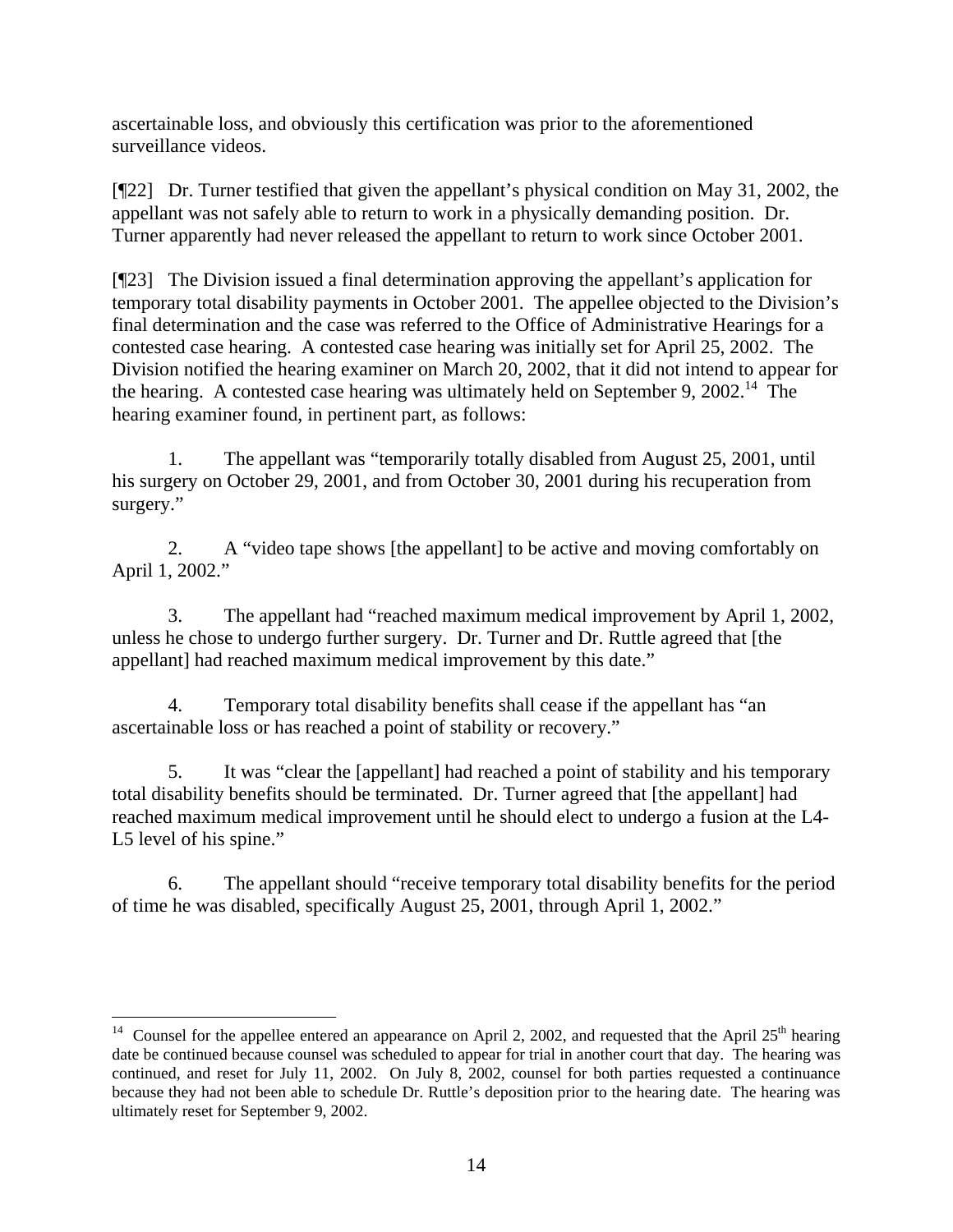[¶24] In November 2002, the appellant petitioned the district court to review the hearing examiner's findings. In February 2004, the district court affirmed the hearing examiner. The appellant now appeals from the district court's decision.

#### *STANDARD OF REVIEW*

[¶25] A claimant for worker's compensation benefits has the burden of proving all the essential elements of the claim by a preponderance of the evidence in the contested case hearing. *In Re Worker's Comp. Claim of Johnson*, 2001 WY 48, ¶ 7, 23 P.3d 32, ¶ 7 (Wyo.2001). We recently held that the substantial evidence test is the appropriate standard of review in appeals from Wyoming Administrative Procedures Act contested case proceedings when factual findings are involved and both parties submit evidence. *Newman v. Wyoming Workers' Safety and Comp. Div.*, 2002 WY 91, ¶ 22, 49 P.3d 163, ¶ 22 (Wyo.2002). . . . Because both parties presented cases-in-chief, we apply the substantial evidence standard. We afford respect and deference to a hearing examiner's findings of fact if they are supported by substantial evidence. *Haagensen v. State ex rel. Workers' Comp. Div.*, 949 P.2d 865, 867 (Wyo.1997). Our task is to examine the entire record to determine whether substantial evidence supported the hearing examiner's findings. *State ex rel. Wyo. Workers' Comp. Div. v. Waggener*, 946 P.2d 808, 814 (Wyo.1997). We will not substitute our judgment for that of the hearing examiner when substantial evidence supports his decision. *Id.* Substantial evidence is relevant evidence which a reasonable mind might accept in support of the agency's conclusions. *Id.* A hearing examiner's conclusions of law are afforded no special deference and will be affirmed only if truly in accord with law. *State ex rel. Wyo. Workers' Comp. Div. v. Barker*, 978 P.2d 1156, 1159 (Wyo.1999).

*Hermosillo v. State ex rel. Wyoming Workers' Safety and Compensation Div.*, 2002 WY 175, ¶ 6, 58 P.3d 924, 926 (Wyo. 2002). However,

> [w]hen the party charged with the burden of proof has failed to meet that burden, we review the case under the arbitrary, capricious, abuse-of-discretion, or otherwise-not-in-accordancewith-law standard. *Brees v. Gulley Enterprises, Inc.*, 6 P.3d 128, 132 (Wyo.2000); *Keck v. State ex rel. Wyoming Workers' Safety and Compensation Div.*, 985 P.2d 430, 432 (Wyo.1999).

> > "Under the arbitrary, capricious and abuse of discretion standard, we are charged with examining the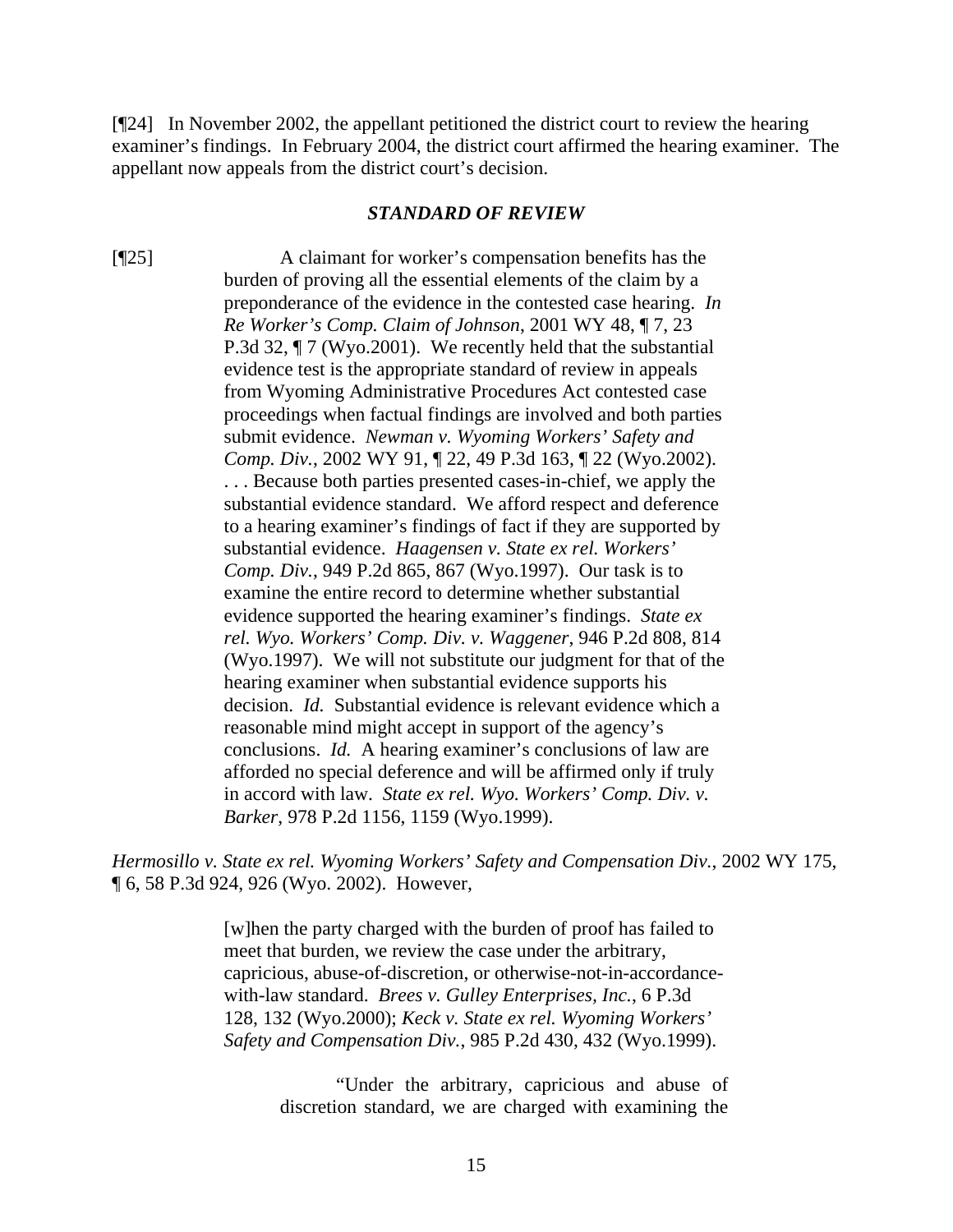entire record. In our examination and review of a hearing examiner's determination, we defer to the hearing examiner's findings of fact. We will examine conflicting and contradictory evidence to see if the hearing examiner reasonably could have made its findings based on all the evidence before it. The findings of fact may include determinations of witness credibility, as the hearing examiner is charged with determining the credibility of the witnesses. In our review, we will not overturn the hearing examiner's determinations regarding witness credibility unless they are clearly contrary to the overwhelming weight of the evidence."

*Brees*, 6 P.3d at 132.

*In re Boyce*, 2005 WY 9, ¶ 6, 106 P.3d 451, 454 (Wyo. 2005).

The hearing examiner, as the trier of fact, is charged with weighing the evidence and determining the credibility of witnesses. . . . "When presented with medical opinion testimony, the hearing examiner, as the trier of fact, is responsible for determining relevancy, assigning probative value, and ascribing the relevant weight to be given to the testimony." *Bando v. Clure Bros. Furniture*, 980 P.2d 323, 329 (Wyo.1999). "In weighing the medical opinion testimony, the fact finder considers: (1) the opinion; (2) the reasons, if any, given for it; (3) the strength of it; and (4) the qualifications and credibility of the witness or witnesses expressing it." *Id.* at 329- 30. "Demonstrating evidentiary contradictions in the record does not establish the ruling was irrational, but we do examine conflicting evidence to determine if the agency reasonably could have made its finding and order based upon all of the evidence before it." *Id.* at 331.

*Baxter v. Sinclair Oil Corp.*, 2004 WY 138, ¶ 9, 100 P.3d 427, 430-31 (Wyo. 2004).

#### *DISCUSSION*

#### *Relevant Statutes*

[¶26] Wyo. Stat. Ann. § 27-14-403(a) (LexisNexis 2001) provided, in pertinent part: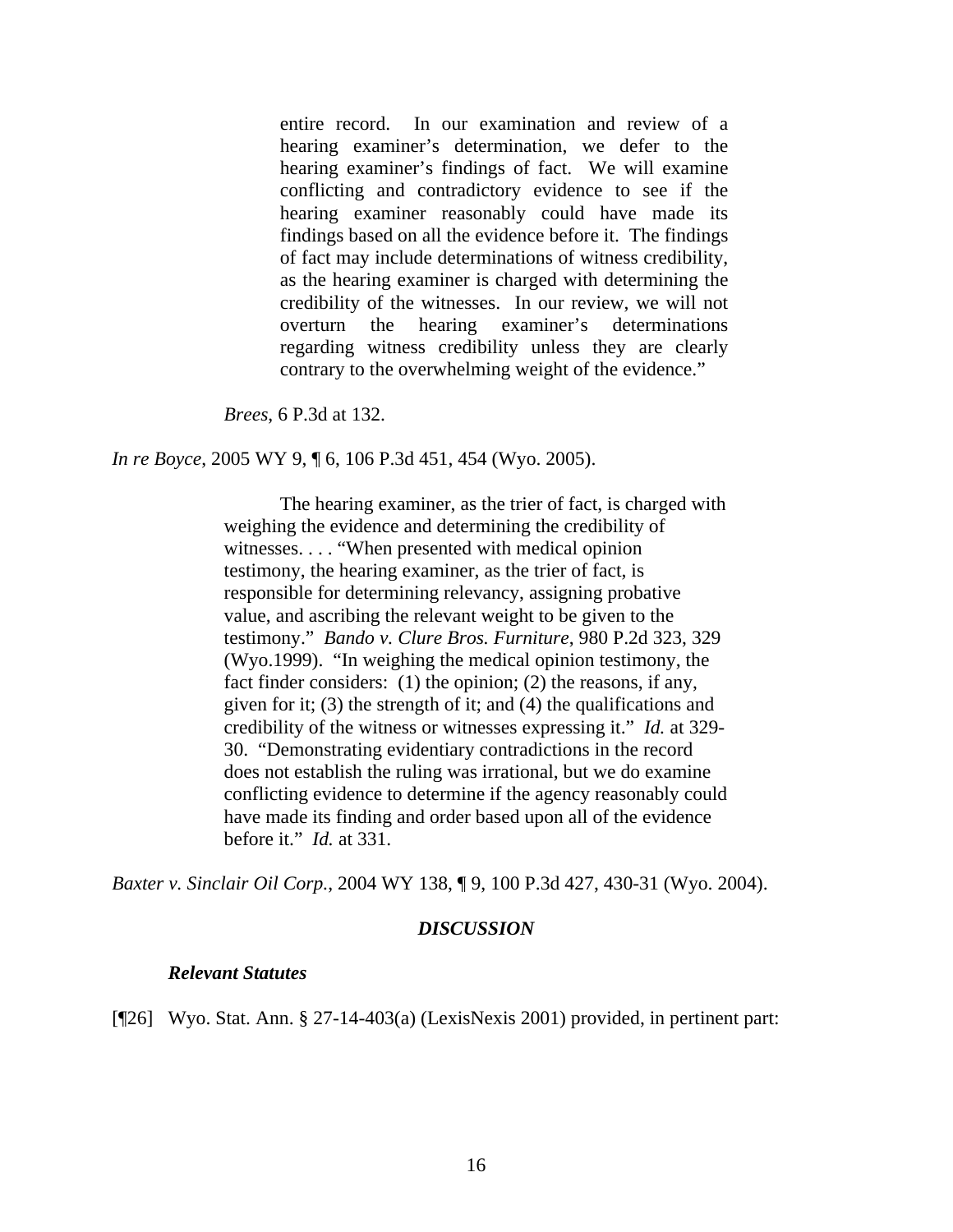(a) In addition to payment of medical and hospital  $care^{[15]} \dots$  $care^{[15]} \dots$  $care^{[15]} \dots$ , an injured employee and his dependents may be entitled to one (1) or more awards for:

(i) Temporary total disability;

(ii) Permanent partial impairment;

(iii) Permanent partial disability or vocational rehabilitation as provided under W.S. 27-14-408;

(iv) Permanent total disability; or

(v) Death.

[¶27] The resolution of this appeal involves several interrelated statutes encompassing temporary total disability benefits, permanent partial impairment benefits, permanent partial disability benefits, and permanent total disability benefits. Wyoming defines "temporary total disability" as "that period of time an employee is temporarily and totally incapacitated from performing employment at any gainful employment or occupation for which he is reasonably suited by experience or training. The period of temporary total disability terminates at the time the employee completely recovers or qualifies for benefits under W.S. 27-14-405 or 27-14-406[.]" Wyo. Stat. Ann. § 27-14-102(a)(xviii) (LexisNexis 2001). The purpose of temporary total disability benefits is "to provide income for an employee during the time of healing from his injury and until his condition has stabilized." *Pacific Power and Light v. Parsons*, 692 P.2d 226, 228 (Wyo. 1984).

[¶28] In that regard, Wyo. Stat. Ann. § 27-14-404 (LexisNexis 2003) further provides, in pertinent part:

> (a) If after a compensable injury is sustained and as a result of the injury the employee is subject to temporary total disability as defined under W.S.  $27-14-102(a)(xviii)$ , the injured employee is entitled to receive a temporary total disability award for the period of temporary total disability as provided by W.S. 27-14-403(c). The period for receiving a temporary total disability award under this section for injuries resulting from any one (1) incident or accident shall not exceed a cumulative period of twenty-four (24) months, except that the division pursuant to its rules and regulations and in its discretion may in the event of extraordinary circumstances award additional temporary total disability benefits. The division's decision to

 $\overline{a}$ 

<span id="page-17-0"></span><sup>&</sup>lt;sup>15</sup> Benefits for the appellant's medical and hospital care pursuant to Wyo. Stat. Ann. § 27-14-401 (LexisNexis 2003) are not at issue in this appeal.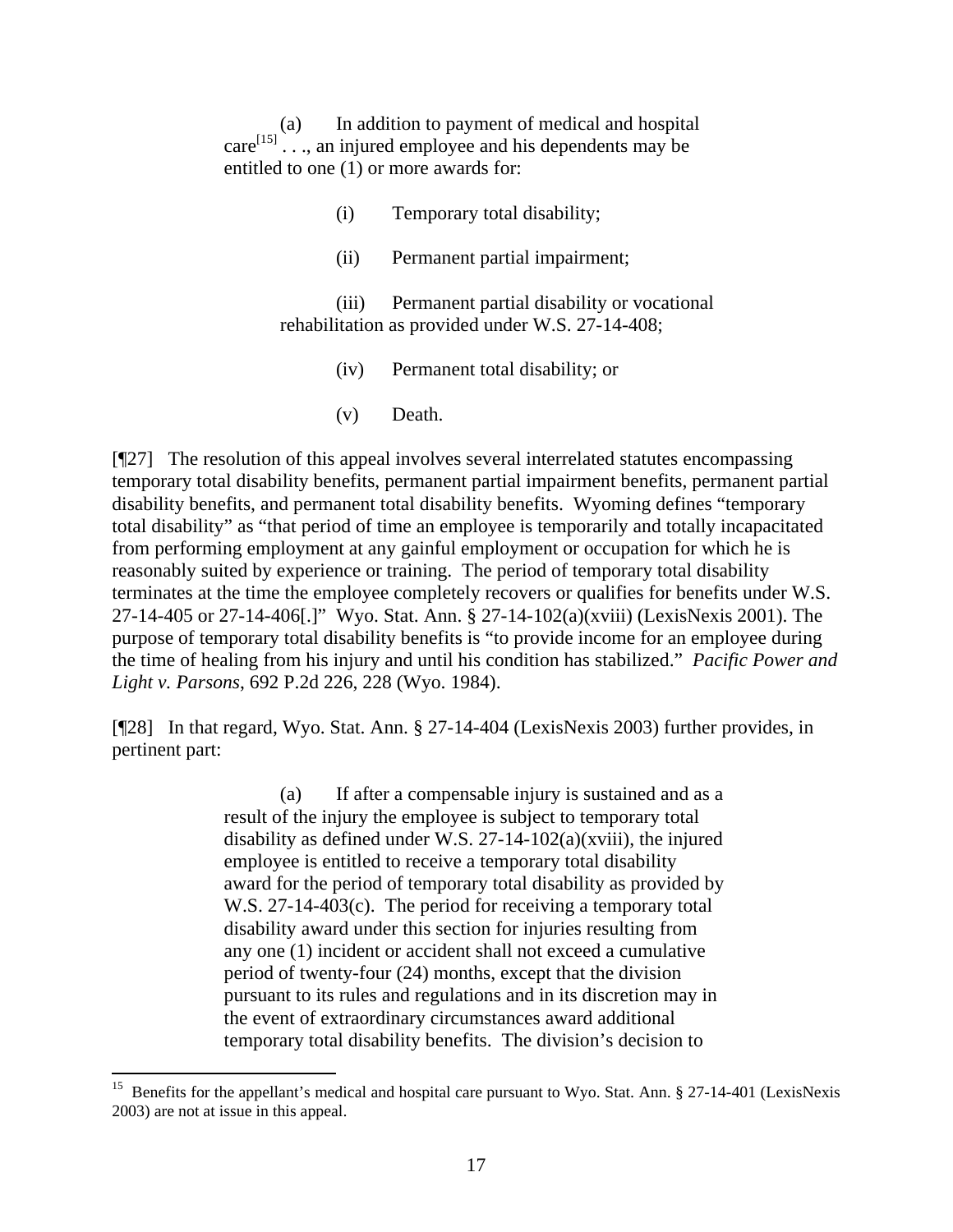grant such additional benefits shall be reviewable by a hearing examiner only for an abuse of discretion by the division.

(b) Any employee awarded benefits under W.S. 27- 14-405 or 27-14-406 is not eligible for benefits under subsection (a) of this section unless the employee has returned to gainful employment and following employment, undergoes additional surgery not reasonably contemplated before the award for permanent impairment or disability and then only for a reasonable period of recuperation, confinement for medical care during the actual period of confinement or unless application is made and an award is granted under W.S. 27-14-605.

(c) Payment under subsection (a) of this section shall cease prior to expiration of the twenty-four (24) month maximum period specified under subsection (a) of this section if:

> (i) Recovery is complete to the extent that the earning power of the employee at a gainful occupation for which he is reasonably suited by experience or training is substantially restored; or

(ii) The employee has an ascertainable loss and qualifies for benefits under W.S. 27-14-405 or 27- 14-406.

[¶29] "Permanent partial disability" is defined as "the economic loss to an injured employee, measured as provided under W.S. 27-14-405(j), resulting from a permanent physical impairment[.]" Wyo. Stat. Ann. § 27-14-102(a)(xv). In that regard, Wyo. Stat. Ann. § 27-14-405 (LexisNexis 2003) provides, in pertinent part:

> (f) An injured employee suffering an ascertainable loss may apply for a permanent partial impairment award as provided in this section.

(g) An injured employee's impairment shall be rated by a licensed physician using the most recent edition of the American Medical Association's guide to the evaluation of permanent impairment. The award shall be paid as provided by W.S. 27-14-403 for the number of months determined by multiplying the percentage of impairment by forty-four (44) months.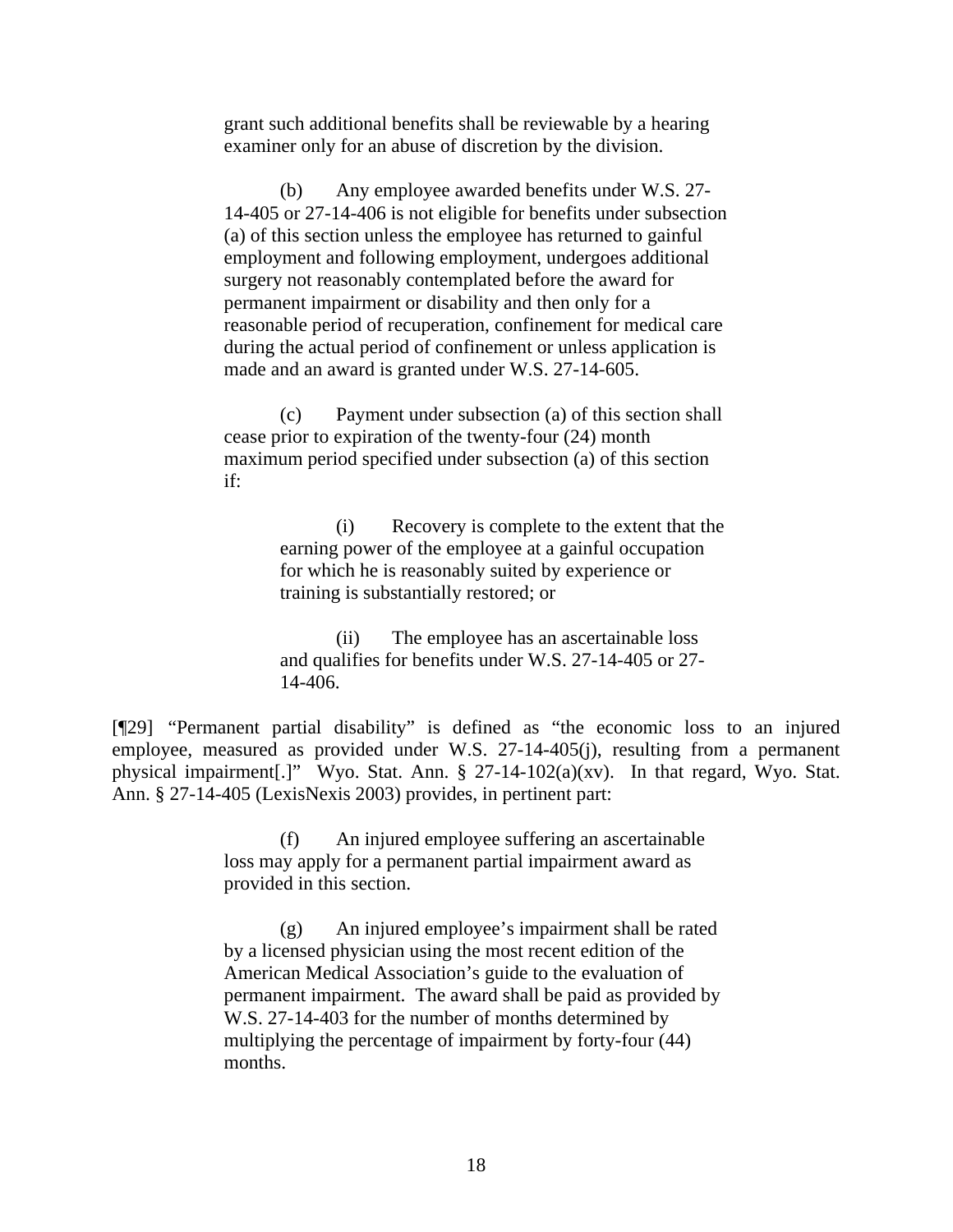(h) An injured employee awarded permanent partial impairment benefits may apply for a permanent disability award subject to the following terms and conditions:

> (i) The injured employee is because of the injury, unable to return to employment at a wage that is at least ninety-five percent (95%) of the monthly gross earnings the employee was earning at the time of injury;

(ii) An application for permanent partial disability is filed not before three (3) months after the date of ascertainable loss or three (3) months before the last scheduled impairment payment, whichever occurs later, but in no event later than one (1) year following the later date; and

(iii) The employee has actively sought suitable work, considering the employee's health, education, training, and experience.

[¶30] "Permanent total disability" means the "loss of use of the body as a whole or any permanent injury certified under W.S. 27-14-406, which permanently incapacitates the employee from performing work at any gainful occupation for which he is reasonably suited by experience or training[.]" Wyo. Stat. Ann. § 27-14-102(a)(xvi). In that regard, Wyo. Stat. Ann. § 27-14-406 (LexisNexis 2003) provides, in pertinent part:

> (a) Subject to W.S. 27-14-602, upon certification by a physician licensed to practice surgery or medicine that an injury results in permanent total disability as defined under W.S. 27-14-102(a)(xvi), an injured employee shall receive for eighty (80) months a monthly payment as provided by W.S. 27-14- 403(c) less any previous awards under W.S. 27-14-405 which were involved in the determination of permanent total disability, and dependent children shall receive an award as provided by W.S. 27-14-403(b). . . . An employee shall not receive benefits under this section if receiving benefits under W.S. 27-14-404 or 27-14-405.

## *Analysis*

[¶31] The appellant argues that the hearing examiner's decision to terminate temporary total disability payments as of April 1, 2002, was premature because the appellant's fusion surgery was "imminent" and the appellant's condition would "likely change if he had back fusion surgery." Accordingly, the fact that the appellant underwent a subsequent fusion surgery precluded the determination of any "final" ascertainable loss (as opposed to an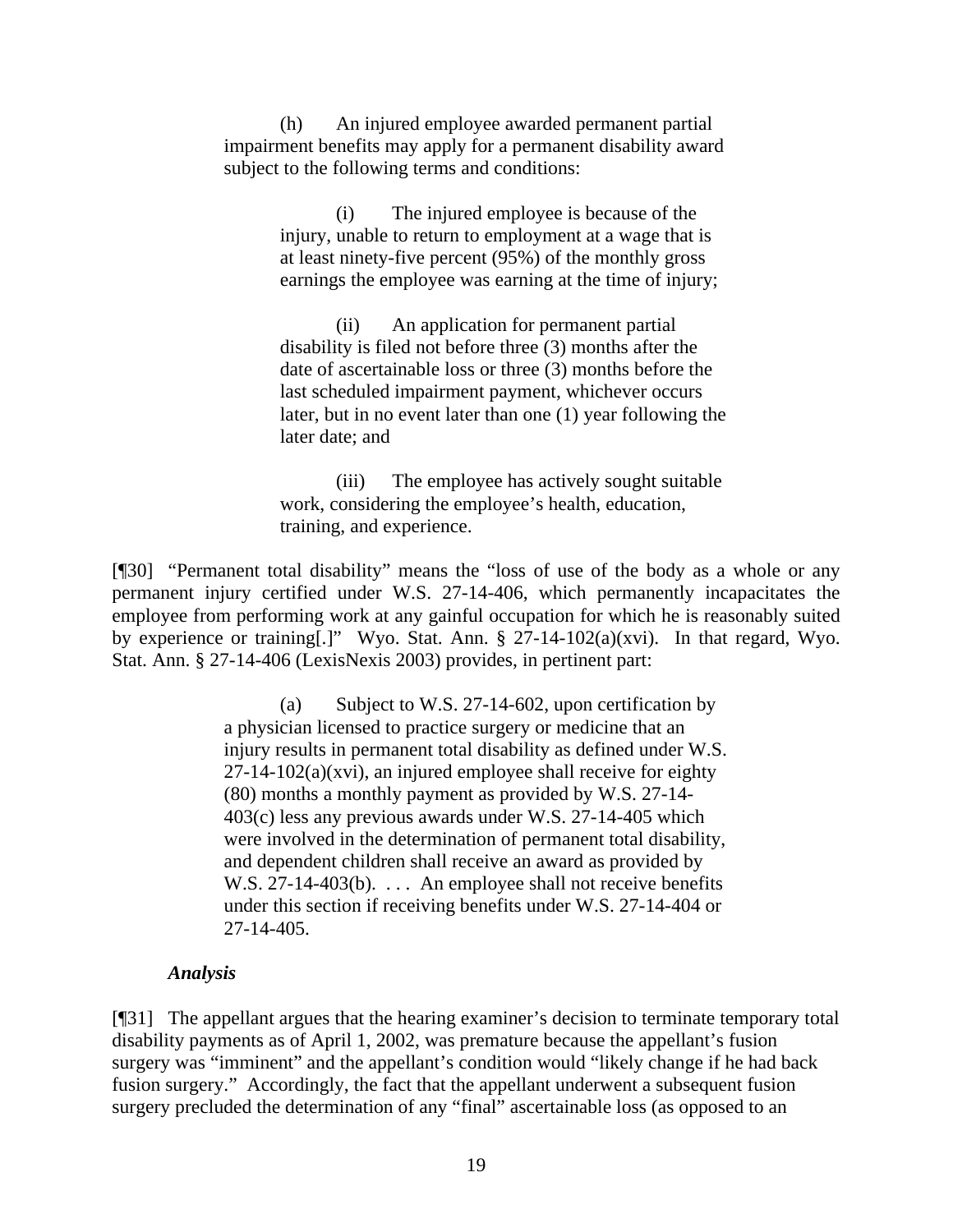"interim" period of stability between surgeries) and a permanent impairment rating was therefore "impossible" (and in fact had never been formally assigned). The appellant contends that the record did not contain substantial evidence that the appellant had an ascertainable loss by April 1, 2002, and that the hearing examiner misapplied Wyo. Stat. Ann. § 27-14-404(c)(ii) in denying the appellant temporary total disability benefits.

[¶32] The parties focus their appellate arguments on the applicability of Wyo. Stat. Ann. §  $27-14-404(c)$ (ii), which subsection provides that temporary total disability benefits "shall cease" prior to the statutory maximum period if "[t]he employee has an ascertainable loss and qualifies for benefits under W.S. 27-14-405 or 27-14-406." The key issue for purposes of that subsection is whether the particular record in the instant case contains sufficient evidence<sup>16</sup> that the appellant had an ascertainable loss by April 1, 2002. An ascertainable loss is "that point in time in which it is apparent that permanent physical impairment has resulted from a compensable injury, the extent of the physical impairment due to the injury can be determined and the physical impairment will not substantially improve or deteriorate because of the injury[.]" Wyo. Stat. Ann. § 27-14-102(a)(ii).

[¶33] An "ascertainable loss" is "commonly measured at the point of 'maximum medical improvement.'" *State ex. rel. Wyoming Workers' Compensation Div. v. Gerdes*, 951 P.2d 1170, 1174 n.1 (Wyo. 1997).<sup>17</sup> Generally, the

> commonest question is when does the "healing period" end and "stabilization" occur? The answer to this question—which is sometimes phrased as "when has maximum medical improvement (MMI) been reached?" or "when has the condition become stationary?"—determines in most states when temporary benefits cease and when the extent of permanent disability can be appraised, for purposes of making either a permanent partial or a permanent total award.

The issue may be a purely medical one. Thus, there may be medical evidence that the period of recuperation is not yet over, that further healing and strengthening may be anticipated,

. . .

<span id="page-20-0"></span><sup>16 &</sup>quot;The extent and duration of an employee's disability are questions of fact . . .." *Parsons*, 692 P.2d at 229.

<span id="page-20-1"></span> $17$  The Division's rules and regulations currently define "maximum medical improvement" as a condition or state that is well stabilized and unlikely to change substantially in the next year, with or without medical treatment. Over time, there may be some change; however, further recovery or deterioration is not anticipated. This term may be used interchangeably with the term "ascertainable loss", defined in W.S. § 27-14-102(a)(ii).

<sup>3</sup> Weil's Code of Wyoming Rules, *Department of Employment, Workers' Compensation Commission, Workers' Compensation Rules, Regulations and Fee Schedules*, ch. 1, § 4(t), 025 220 001-4 (2004).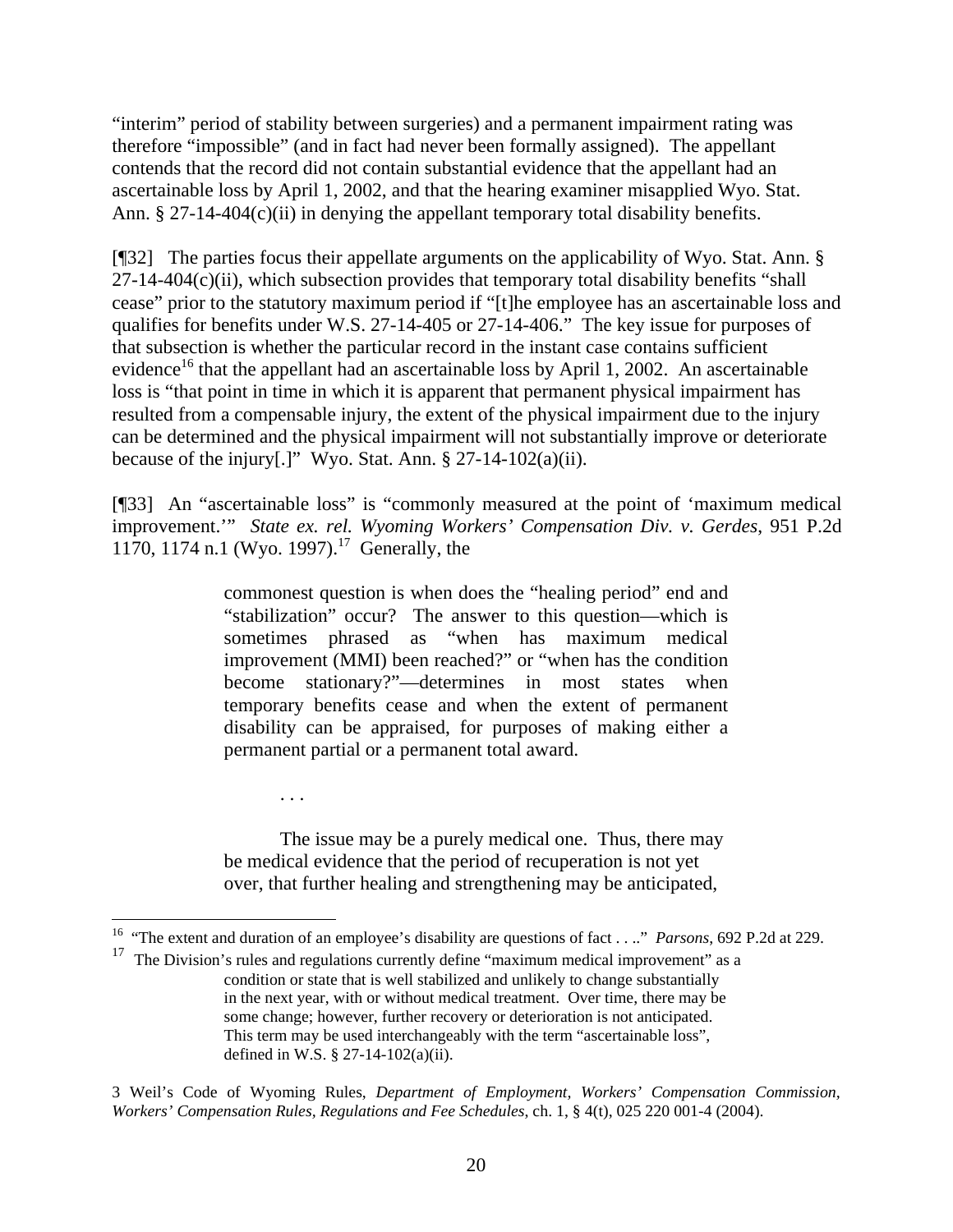and that it is still too early to appraise claimant's permanent disability. Conversely, there may be medical testimony that the claimant has recovered as much as he or she ever will, and that any lingering disability is permanent. The fact that some treatment is still necessary, such as physical therapy or drugs, does not necessarily rule out a finding that the condition has become stabilized, if the underlying condition causing the disability has become stable and if nothing further in the way of treatment will improve that condition. But, if treatment was given in the hope of improving the condition, the later discovery that no improvement resulted does not bar a finding that the healing period persisted throughout the process of treatment. The persistence of pain may not of itself prevent a finding that the healing period is over, even if the intensity of the pain fluctuates from time to time, provided again that the underlying condition is stable.

. . .

The determination whether the period of temporary total disability has ended may also involve nonmedical facts touching claimant's employment situation.

# *4 Larson's Workers' Compensation Law § 80.03[2], [3], and [4] (2004) (footnotes omitted). We have said that in*

the usual case, temporary total disability will be awarded for a single initial period of recovery and stabilization. See *Pacific Power and Light v. Parsons*, Wyo., 692 P.2d 226, 228 (1984). Once stabilization occurs, the extent of permanent disability, whether partial or total, should be determined and the employee should receive an appropriate award.

*Parnell v. State ex rel. Wyoming Worker's Compensation Div.*, 735 P.2d 1367, 1368 (Wyo. 1987).

[¶34] We find that the record in the instant case contains substantial evidence that the appellant had an ascertainable loss by April 1, 2002. It is undisputed that, in the absence of the appellant's fusion surgery, the appellant had already reached the point of ascertainable loss and/or maximum medical improvement. The only remaining consideration was whether the appellant's physical impairment would thereafter "substantially improve or deteriorate because of the injury," and the hearing examiner apparently felt that it would not.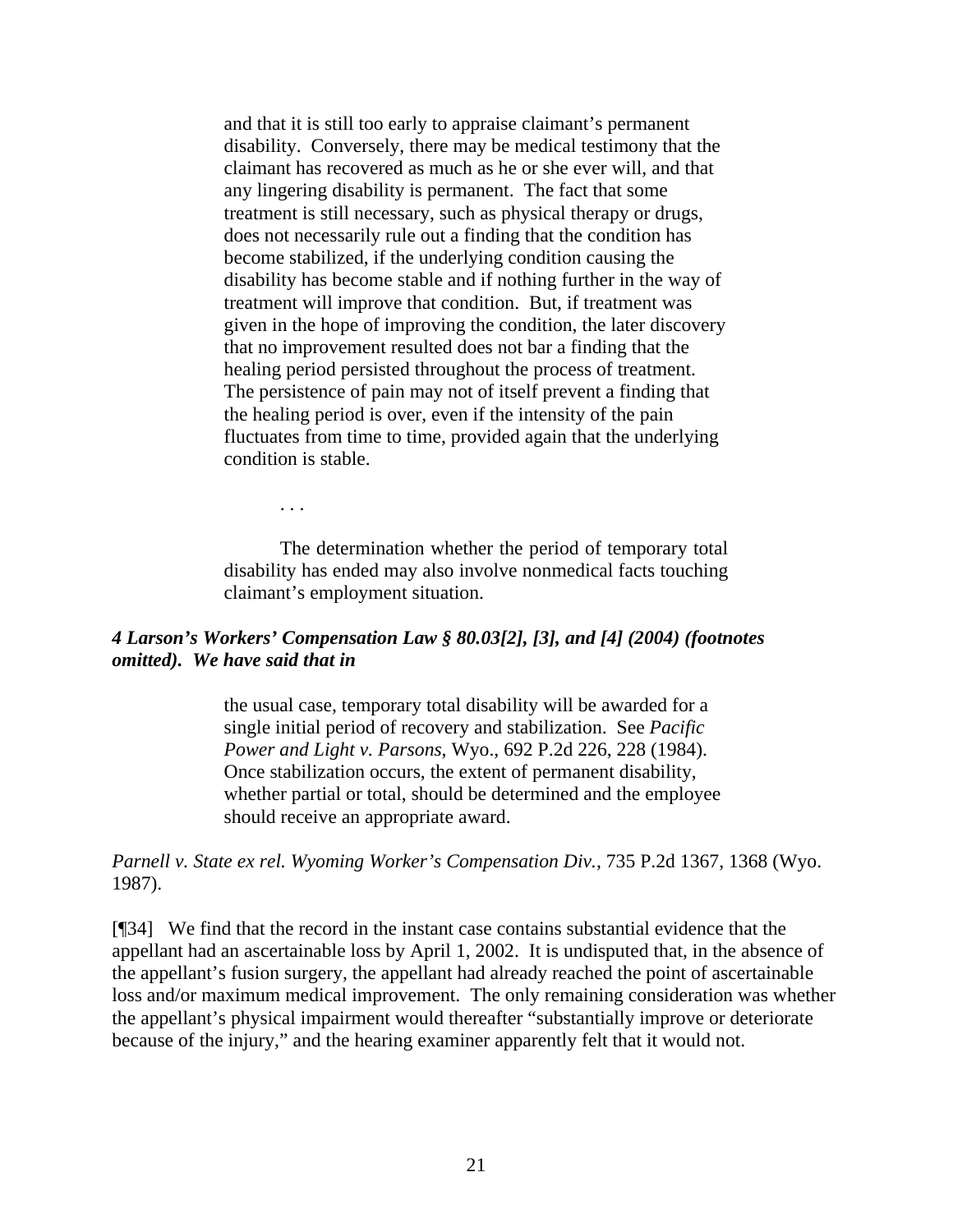[¶35] The fact that the appellant underwent a subsequent fusion surgery, alone, is not necessarily determinative, as both parties elicited medical testimony on the issue. The state of the record is as follows:

1. Dr. Ruttle, who physically examined the appellant, reviewed the appellant's medical records and other materials, and reviewed the surveillance videotapes, testified that he could "not see how a spinal fusion [was] going to help a patient with that degree of activity."

2. Dr. Turner testified that following a discectomy, the disc is not normal and will never return to being a normal disc. His literature indicates that a return "to physically demanding work that involves regular heaving lifting, bending and twisting is not recommended." In May 2002, Dr. Turner testified that the appellant had a "fairly poor prognosis" and could not safely return to a physically demanding position.

3. Dr. Turner testified that the appellant had reached maximum medical improvement unless he was willing to consider fusion surgery. However, Dr. Turner also testified that a fusion was not "necessary" for the appellant to reach maximum medical improvement, that there was merely a "possibility" that the fusion would allow the appellant to improve further, and that he was "doubtful" that the appellant would return to a physically demanding job after the fusion.

[ $[$ ]36] It was reasonable for the hearing examiner to conclude from this evidence<sup>18</sup> that *substantial* improvement would not have resulted from the fusion surgery. *See generally, for example, Myers v. F.C.A. Services, Inc.*, 592 N.W.2d 354, 358-59 (Iowa 1999); *Pitzer v. Rowley Interstate*, 507 N.W.2d 389, 391-92 (Iowa 1993); *Briggs v. Consolidated Freightways*, 234 Neb. 410, 451 N.W.2d 278, 282-83 (1990); *Baca v. Bueno Foods*, 108 N.M. 98, 766 P.2d 1332, 1334-36 (1988); *Emery v. Adjustco*, 82 Or.App. 101, 727 P.2d 622, 625 (1986); *Coburn v. Frank Dodge & Sons*, 165 Vt. 529, 687 A.2d 465, 467-68 (1996); *GTC Auto Parts v. Labor and Industry Review Com'n*, 184 Wis.2d 450, 516 N.W.2d 393, 398 (1994); and 82 Am.Jur.2d *Workers' Compensation* §§ 382-83 (2003). [19](#page-22-1)

 $\overline{a}$ 

<span id="page-22-0"></span><sup>&</sup>lt;sup>18</sup> While the medical testimony could perhaps have been more thoroughly developed, we note that it "is not the burden of the employer . . . to prove that a claimant is *not* entitled to a continuation of temporary total disability benefits"; rather, "the claimant has the burden of showing that he is entitled to a continuance of benefits." *Snyder v. State ex rel. Wyoming Worker's Compensation Div.*, 957 P.2d 289, 293 (Wyo. 1998) (emphasis in original). *See also Shassetz v. State ex rel. Wyoming Workers' Safety and Compensation Div.*, 920 P.2d 1246, 1248-50 (Wyo. 1996) and *Higgins v. State ex rel. Wyoming Workers' Compensation Div.*, 739 P.2d 129, 131 (Wyo.), *cert. denied*, 484 U.S. 988 (1987).<br><sup>19</sup> This does not mean that any period of stability between surgeries necessarily warrants a determination that a

<span id="page-22-1"></span>claimant has an ascertainable loss. That determination must rest on the particular circumstances and testimony in each case.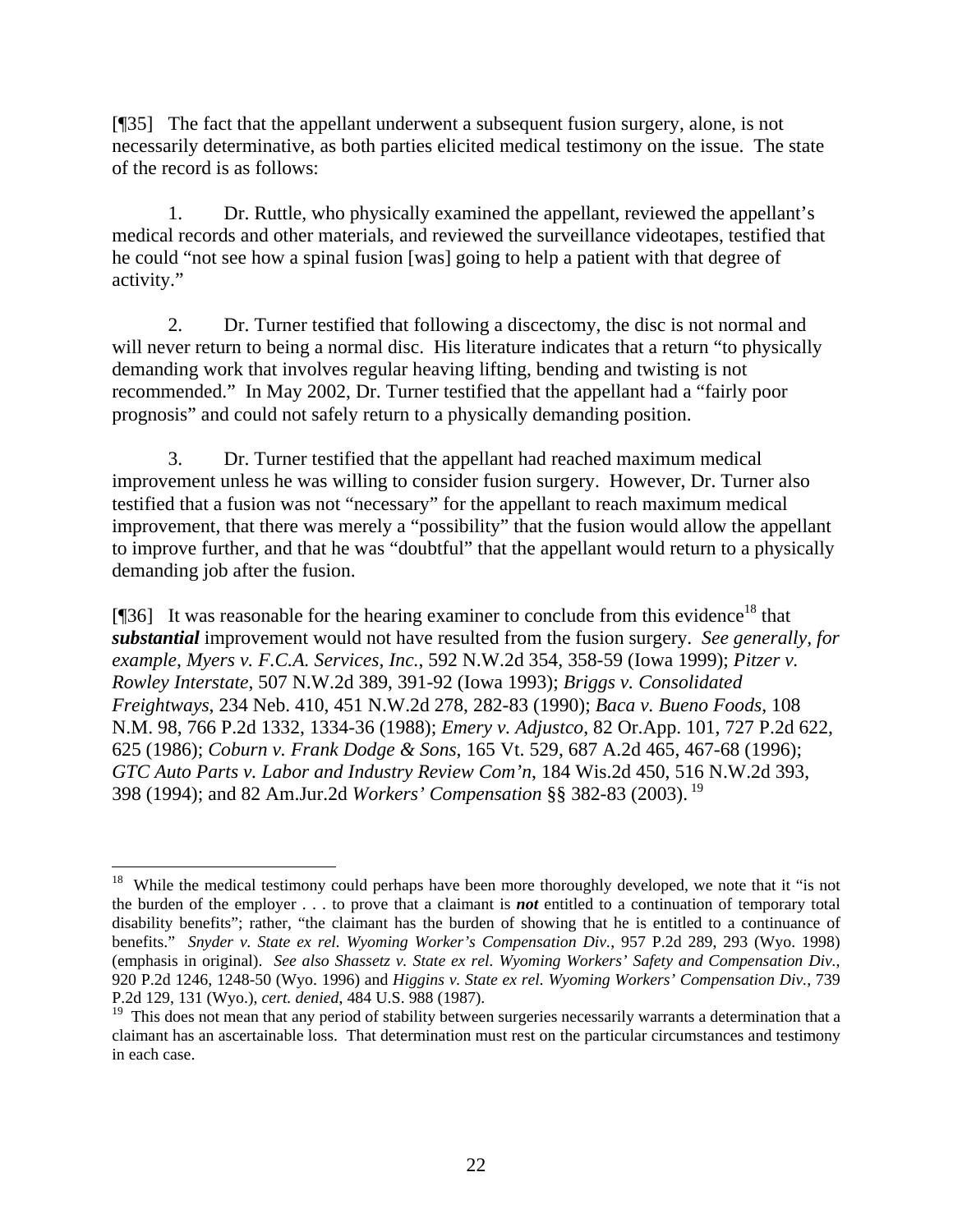[ $[$ ][37] Once the appellant reached the point of ascertainable loss in the instant case,  $^{20}$  he essentially "qualified" for permanent partial impairment benefits. Wyo. Stat. Ann. § 24-14- 405(f) provides that an "injured employee suffering an ascertainable loss may apply for a permanent partial impairment award as provided in this section."[21](#page-23-1) Should the appellant actually apply for such an award, $^{22}$  the amount of the award would of course be computed based on the degree of his permanent impairment. *See* Wyo. Stat. Ann § 27-14-405(g). The testimony of both Dr. Ruttle and Dr. Turner indicated that the degree of the appellant's impairment was capable of determination and neither party has satisfactorily articulated why, *for purposes of Wyo. Stat. Ann.*  $\S 27$ -14-404(c)(*ii*), the appellant would not have otherwise qualified for a permanent partial impairment award in the instant case.[23](#page-23-3) *See generally also Higgins v. State ex rel. Wyoming Workers' Compensation Div.*, 739 P.2d 129, 132-33 (Wyo.), *cert. denied*, 484 U.S. 988 (1987) (termination of temporary total disability benefits under a prior version of the statute).

[¶38] Upon being "awarded" permanent partial impairment benefits, the appellant could then, subject to certain other conditions, potentially seek lost earnings in the form of permanent partial disability benefits.<sup>24</sup> *See* Wyo. Stat. Ann § 27-14-405(h). Neither the record, nor the appellant, indicates that the appellant's impairment was such that he was permanently, totally disabled pursuant to Wyo. Stat. Ann. § 27-14-406.

<span id="page-23-0"></span> $20$  This case is somewhat unique because the issue regarding whether the appellant had an ascertainable loss arose in the context of terminating the appellant's temporary total disability benefits, rather than a substantive claim for permanent benefits. Several years have passed awaiting appellate resolution of the issue.

<span id="page-23-1"></span> $21$  The Division's rules state that an initial application for permanent partial impairment benefits may be filed when a worker "has suffered an ascertainable loss as defined in W.S. § 27-14-102(a)(ii)" and the worker may thereafter apply for permanent partial, or permanent total, disability awards pursuant to Wyo. Stat. Ann. §§ 27- 14-405 or 17-14-406 based "upon the rating given by the physician . . .." 3 Weil's Code of Wyoming Rules, *supra*, at ch. 5, § 4(d)(i) and (ii), 025 220 001-17. Similarly, to collect temporary total disability benefits beyond the maximum period allowed by statute, one must show, among other things, that he "does not have an ascertainable loss which would qualify for benefits under W.S. § 27-14-405 or 406[.]" 3 Weil's Code of Wyoming Rules, *supra*, at ch. 7, § 2(b)(i)(D), 025 220 001-20.<br><sup>22</sup> According to the Division's rules, a "person seeking an award of benefits under the Act must submit a

<span id="page-23-2"></span>written application for benefits to the Division, on a form provided by the Division." 3 Weil's Code of Wyoming Rules, *supra*, at ch. 5, § 4, 025 220 001-16. *See also Tenorio v. State ex rel. Wyoming Workers' Compensation Div.*, 931 P.2d 234, 238 (Wyo. 1997).

<span id="page-23-3"></span><sup>23</sup> The appellee did not cross-appeal from the hearing examiner's decision and in its appellate brief, the appellee agreed that the appellant had an "ascertainable loss" by April 1, 2002. The appellee further stated that "at the very least, Appellant qualified for benefits under Section 405(f)," that Dr. Turner "specifically noted that the injury and resulting [discectomy] resulted in a permanent impairment to the Appellant that would not allow him to return to work in a physically demanding position," and that the appellant had not produced any evidence that he was "not qualified for benefits under that section . . .."

<span id="page-23-4"></span><sup>&</sup>lt;sup>24</sup> As early as February 11, 2002, the appellant indicated in a pleading that "at such time as [the appellant] reached maximum medical improvement," he anticipated "seeking a loss of earning capacity and award pursuant to Wyo. Stat. § 27-14-405 (Lexis 2001) and/or a vocation award pursuant to Wyo. Stat. § 27-14-408 (Lexis 2001)" if appropriate.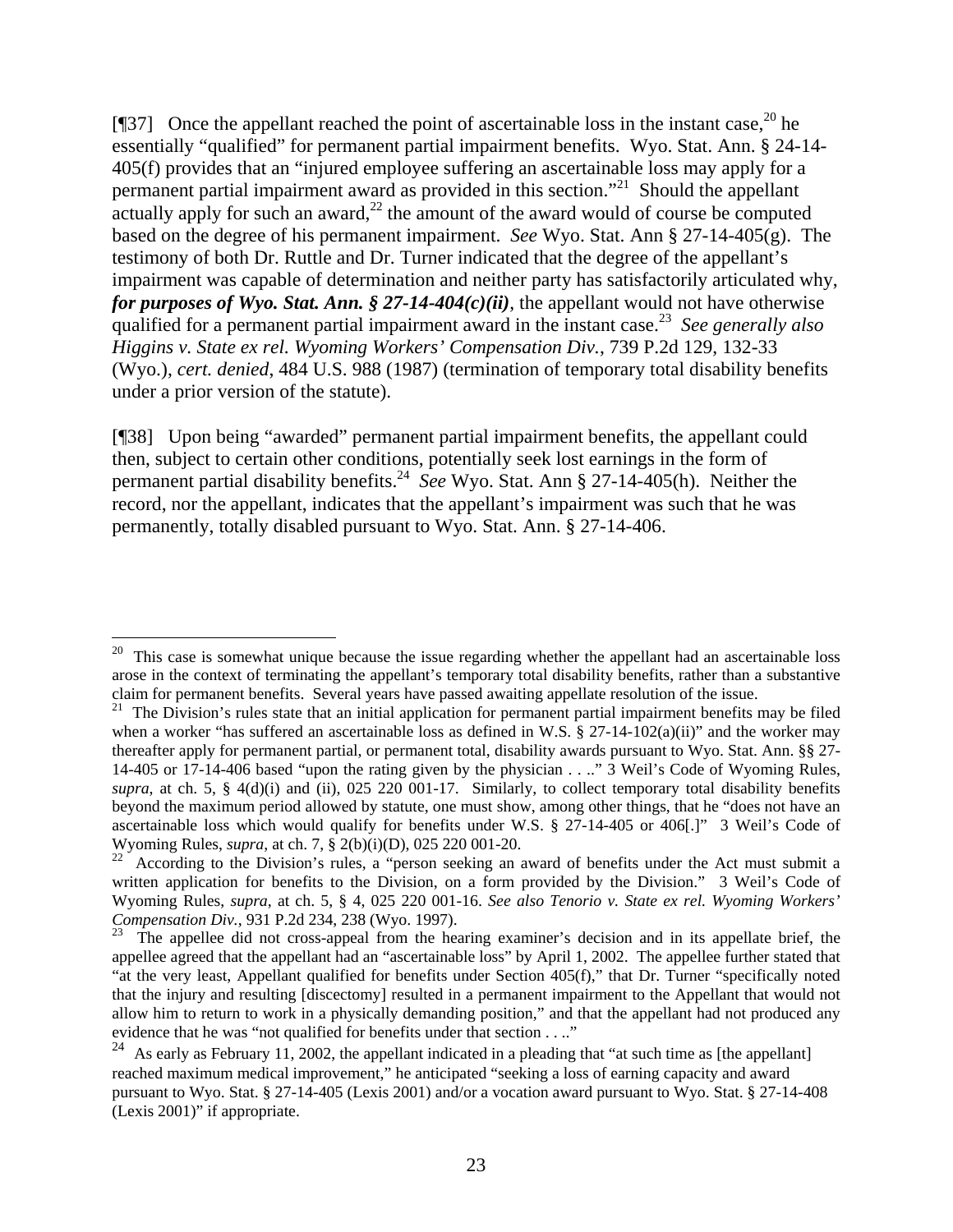[¶39] The appellant could conceivably also seek total temporary disability benefits for the healing period following his fusion surgery pursuant to Wyo. Stat. Ann. § 27-14-605 (LexisNexis 2003):

> (a) If a determination is made in favor of or on behalf of an employee for any benefits under this act, an application may be made to the division by any party within four (4) years from the date of the last payment for additional benefits or for a modification of the amount of benefits on the ground of increase or decrease of incapacity due solely to the injury, or upon grounds of mistake or fraud. The division may, upon the same grounds and within the same time period, apply for modification of medical and disability benefits to a hearing examiner or the medical commission, as appropriate.

(b) Any right to benefits shall be terminated and is no longer under the jurisdiction of this act if a claim for any benefit is not filed with the division within the four (4) year limitation prescribed under subsection (a) of this section.

*See State ex rel. Wyoming Workers' Safety and Compensation Div. v. Henriksen*, 2001 WY 42, ¶ 7, 21 P.3d 1185, 1186-87 (Wyo. 2001); *In re Osenbaugh*, 10 P.3d 544, 549-50 (Wyo. 2000); *In re Hernandez*, 8 P.3d 318, 322-23 (Wyo. 2000); and *Parnell*, 735 P.2d at 1368-69.

[¶40] We affirm.